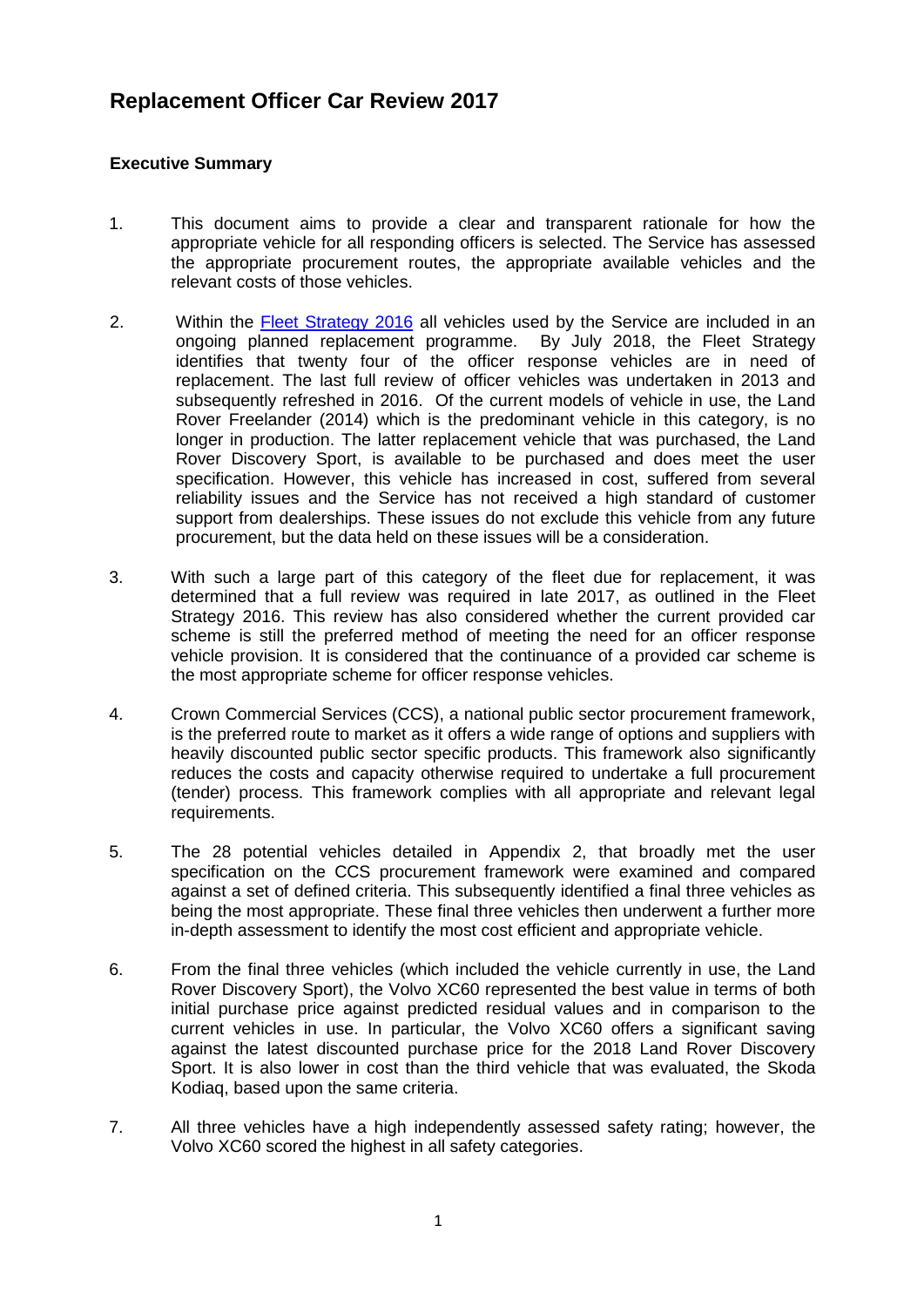- 8. The Skoda Kodiaq performed well overall and whilst the Skoda was lower in cost to purchase than the Land Rover, the Volvo appears to offer even better value and performed slightly better in most key areas. It was also found that the Skoda and Volvo generally outperformed the Land Rover in many of the peripheral areas such as blue light fitment, customer support infrastructure, reliability ratings and additional costs.
- 9. The Volvo XC60 will be procured at the same specification for all officers (Station Commander to Principal Officer) and it is proposed that the entire fleet will be replaced within the financial year 2018/19. This will include the current Land Rover Discovery Sports purchased in early 2016. The rationale for the decision to replace these vehicles earlier than anticipated is based upon the continued poor reliability and chronic defects. Whilst these issues are being dealt with through the manufacturer's warranty and are being rectified at no direct cost, this has led to significant disruption and added capacity costs in the management and replacement of vehicles during these periods. This approach is permissible and in accordance with the provisions of the Fleet Strategy 2016.
- 10. Following this extensive review it has been established that the Volvo XC60 is the preferred vehicle to replace the existing fleet of officers' response cars.

## **Replacement Officer Car Review**

## **Procurement Route**

11. Crown Commercial Services (CCS) provides for a wide range of vehicles from nearly all commercially available manufacturers at competitive discounted (for the public sector) prices. It also provides direct access to specialist manufacturers suppliers.

## **User Specification and Initial Sift**

- 12. The replacement programme, methodology and proposals from this review are all in accordance with the Fleet Strategy (2016) and meet the requirements and guidance contained within the Authority approved strategy.
- 13. To enable the procurement to commence, the process begins with a review of the Officer Vehicle User Specification, through the relevant user group, and is attached in **Appendix 1**.
- 14. The user specification was reviewed and agreed through the officer car user group which includes representative bodies (the FBU and FOA). The specification provides some key user and technical criteria. This enabled an initial sift of the vehicles available in order to reduce the number and type of vehicles that could be considered to a manageable level. The key headline criteria are listed below:
	- Must have an all-wheel drive capability & suitable wading depth
	- Must have stated emissions and fuel usage no more than 150g of CO2 & greater than 52mpg
	- Must have adequate boot space below the provided load cover (no less than 469L), which is also no less than is currently provided in the Discovery Sport
	- Must have suitable automated electronic downhill and stability all-wheel drive functions
	- Must have a minimum engine power of 140bhp
	- Not essential, but highly desirable to have an above average reliability rating
	- Should have a high New Car Assessment Programme (NCAP) safety rating.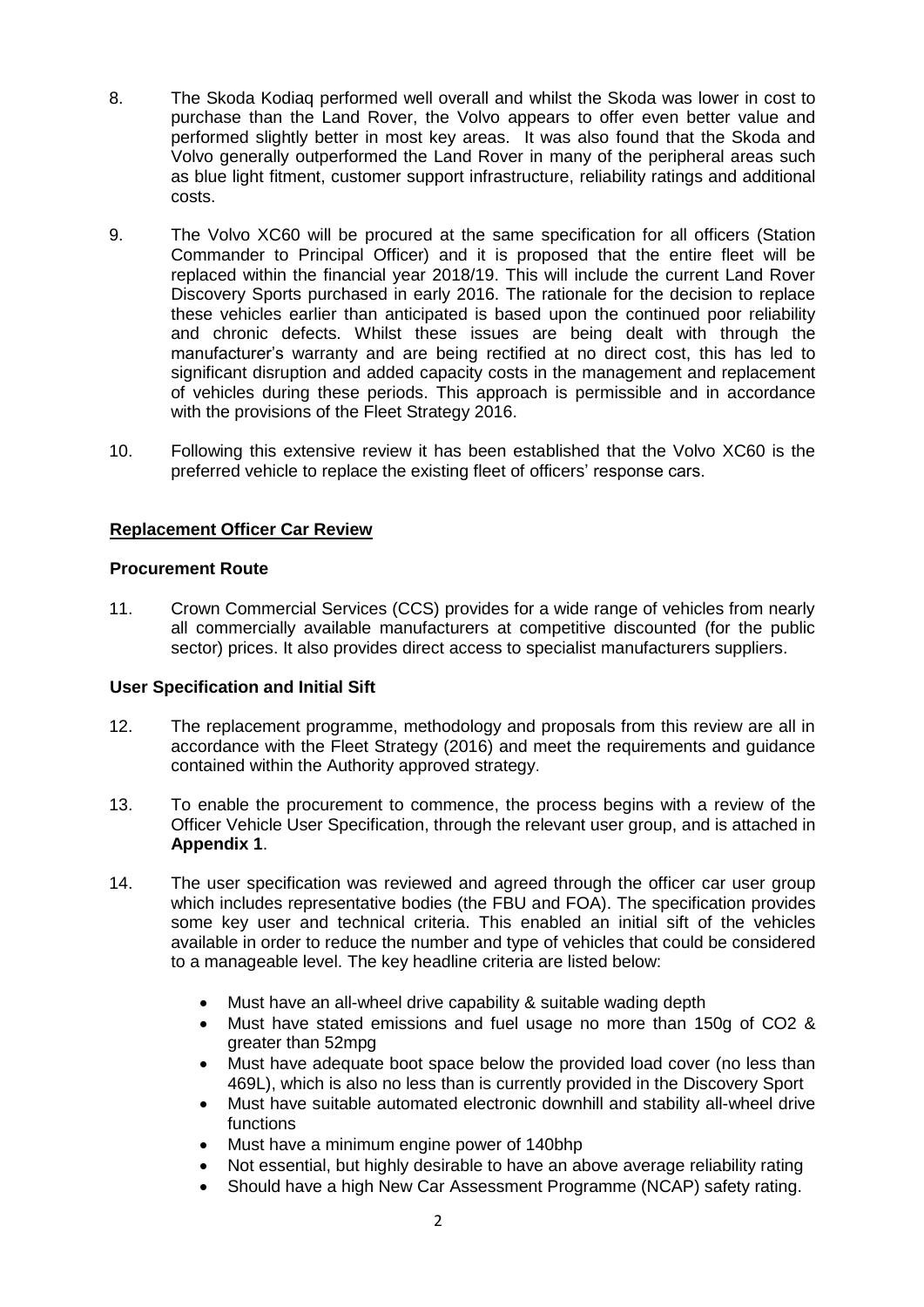- 15. The table in **Appendix 2** details the initial sift and the reduction of 28 potential vehicles to a final 5 vehicles that broadly met the specification and were then subject to an in-depth evaluation and trial, as appropriate:
	- Skoda Kodiag
	- Volvo XC60
	- BMW X3 (below average reliability rating)
	- Land Rover Discovery Sport (below average reliability rating)
	- Jaguar F pace

## **In-depth Evaluation and Assessment**

- 16. Further evaluation of the five vehicles listed above led to the Jaguar F pace being eliminated due to cost.
- 17. The BMW X3 was subsequently eliminated on three criteria; due to previous lower levels of performance in adverse conditions trials (2014), also BMW being unable to quote due to the transition of models at the time of this review. The X3 also has a below average reliability rating on the current model. This led to only three vehicles undergoing further in-depth scrutiny:
	- Skoda Kodiag
	- Volvo XC60
	- Land Rover Discovery Sport
- 18. The in-depth evaluations looked at the following areas:
	- Detailed evaluation against specification (**Appendix 3**)
	- Off road tests by specialist instructors (**Appendix 4**)
	- On road tests by Service driving instructors (**Appendix 5**)
	- Residual value prediction (**Appendix 6**)
	- Safety Ratings (**Appendix 7**)
	- Customer support and additional costs and considerations

## **Evaluation Results**

19. Cost Evaluation – A comparative evaluation of the three vehicles has been undertaken based upon the quoted discounted purchase price for the specified model, against the estimated residual costs after 3 years (independently researched, **Appendix 6**), with average mileage and including the service package and initial road fund licence costs. Additional costs such as Blue Light fitment have been excluded as they would be similar for each vehicle.

| Vehicle.               |          | 3 Year Cost Estimated Base Annual Cost |
|------------------------|----------|----------------------------------------|
| $\bullet$ Volvo XC60 - | £7017 or | £2339 per annum                        |

Skoda Kodiaq & Discovery Sport were up to 45% higher in comparison

The Volvo XC60 would present a significant saving in comparison to the current annual cost for a Land Rover Discovery Sport. It is also anticipated that subject to like for like leasing arrangements it is unlikely that the final costs of the 2018 Volvo XC60 would exceed that which were paid for the 2014 Land Rover Freelanders.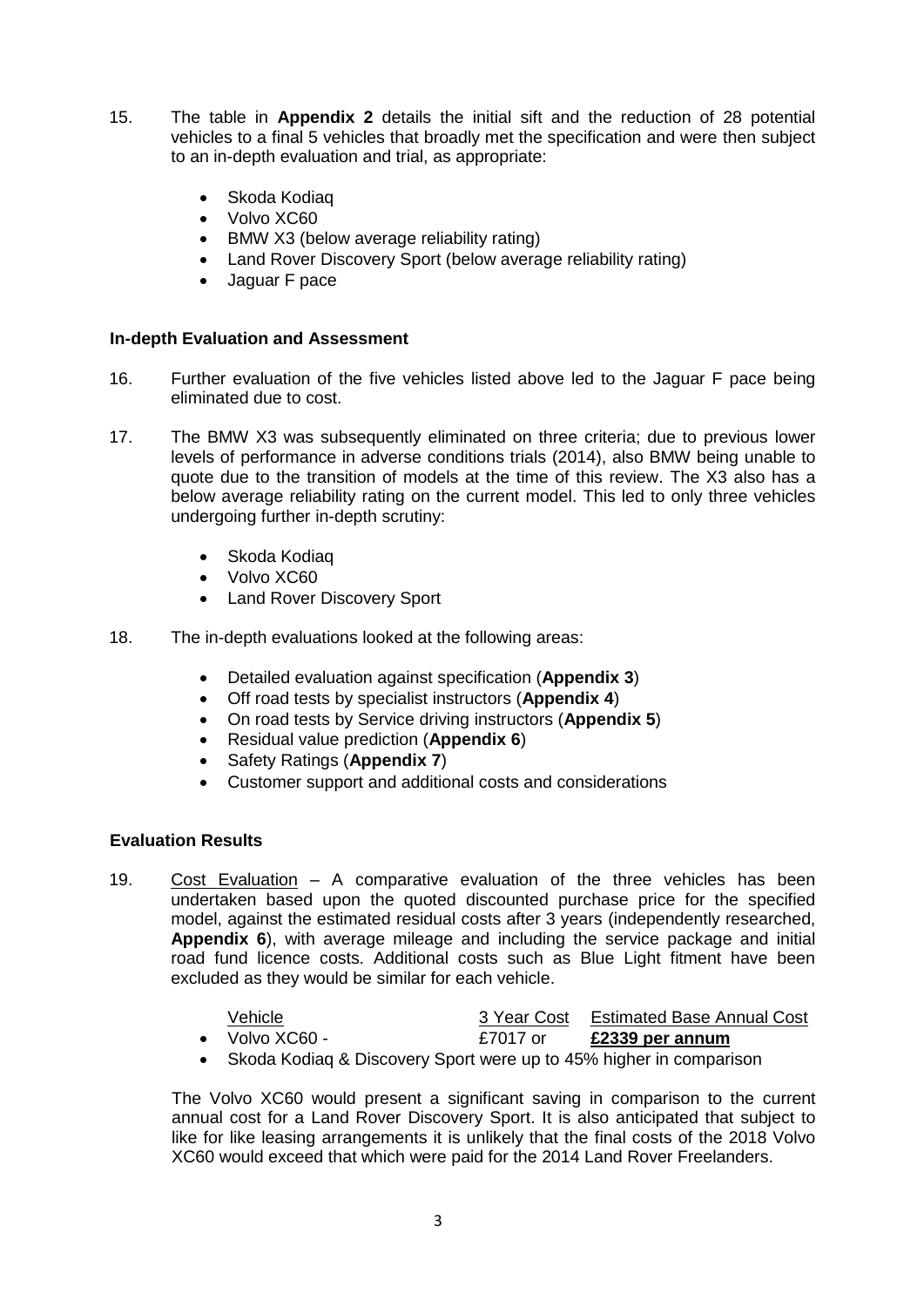20. Safety Rating (NCAP) - All three vehicles (models) have a high NCAP safety rating (see **Appendix 7**); however, in key areas, the Volvo scored the highest:

| Table 1.          |                       |                   |                      |
|-------------------|-----------------------|-------------------|----------------------|
| <b>Vehicle</b>    | <b>Adult Occupant</b> | <b>Pedestrian</b> | <b>Safety Assist</b> |
| Volvo             | 98%                   | 76%               | 95%                  |
| Skoda             | 92%                   | <b>71%</b>        | 54%                  |
| <b>Land Rover</b> | 93%                   | 69%               | 82%                  |

21. On Road and Adverse Weather Conditions evaluations - It can be seen in **Appendix 4 and 5** that all three vehicles would be suitable for both on road (normal and response driving) and in adverse conditions.

Whilst both the Skoda and Volvo have slightly reduced manufacturer stated wading depths than the Service's current Discovery Sport (500mm), the capability of each vehicle would be adequate for an Officer's response role. Technical assessment shows that the stated wading depth figures could be exceeded safely to a limited extent for both the Skoda and Volvo. The Volvo XC60 has a manufacturer's stated wading depth of 400mm, but it has been determined that this could safely be exceeded by a suitably trained operator to depths of 500mm, thus meeting the previous stated standard and an equivalent capability to the currently provided Land Rover Discovery Sport.

Customer Support and Additional Costs –

- 22. In this category a number of points should be noted:
	- Some essential additional items required, such as mud flaps and spare wheels, were similar in price for Skoda and Volvo; however, Land Rover were found to be around double the comparative cost in some areas.
	- Customer Support from Land Rover in recent years has degraded with numerous officers suffering from unacceptably low levels of customer support from all dealerships. Whilst there is no guarantee that either Skoda or Volvo would offer a better standard of service, research indicates that Volvo has a strong presence and investment in supporting (after-sales) the emergency services sector. Volvo employ dedicated representatives and have systems dedicated to supporting emergency services. It appears that that the resilience and support required to maintain a fleet of emergency response cars is available with Volvo.
	- All vehicles have been specified with automatic transmission as recommended by both driver training experts and the user group as being highly desirable in the user specification.
	- Blue Light fitment whilst cost for blue light fitment may be similar between all three vehicle types, both Volvo and Skoda offer blue light fitment at source and would be installed and guaranteed by the manufacturer. Subject to cost (and a competitive process), it is important that any fitment should not invalidate any part of the ongoing warranty of the vehicle.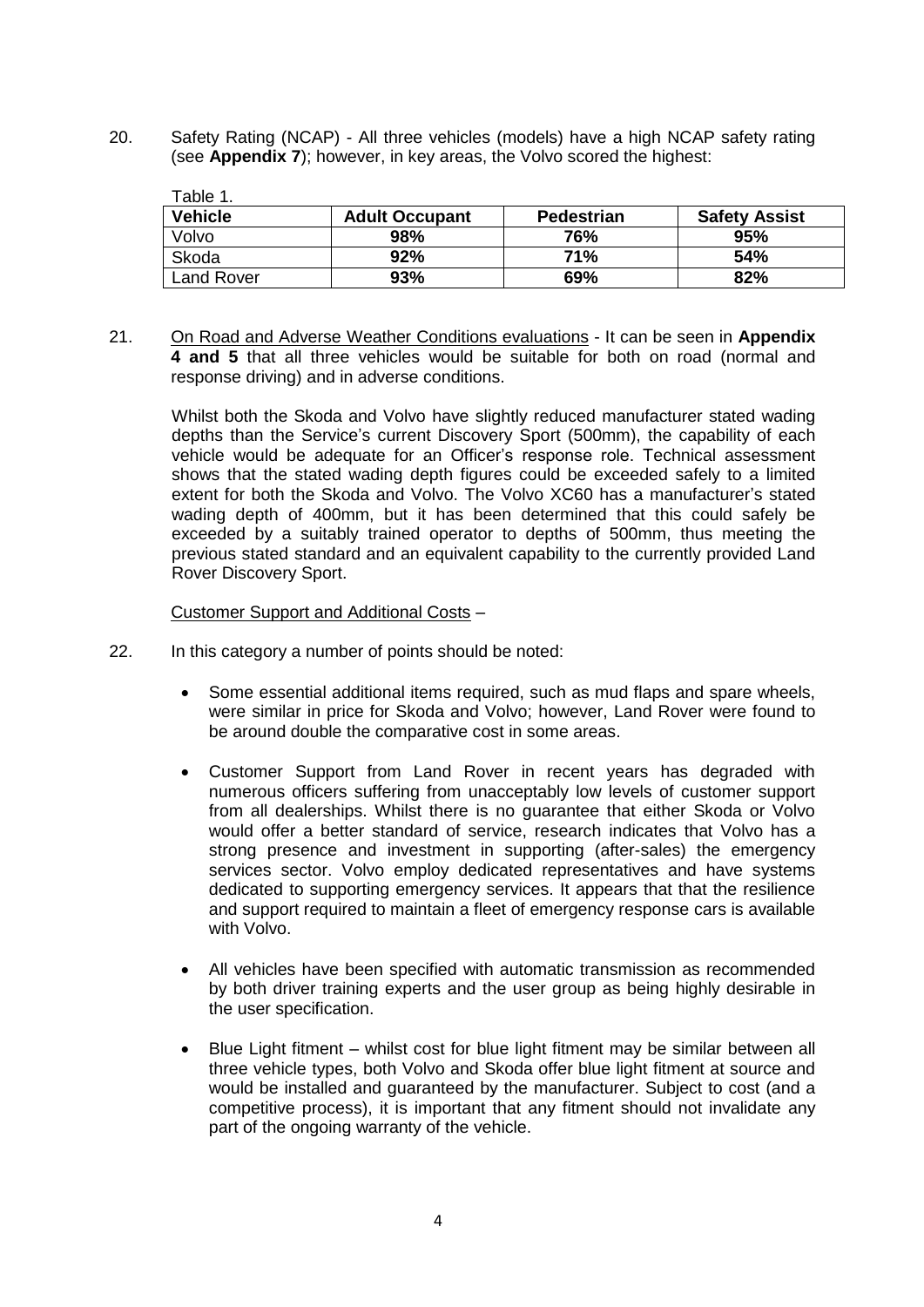Adverse weather training – there will be some additional costs if the Land Rover is not the vehicle purchased, as training is currently undertaken at a Herefordshire Land Rover site at very reduced rates. Training Centre staff are evaluating the provision of alternatives sites which may incur some additional costs; however, these costs are not predicted to be significant.

# **Provision of Officer Vehicles**

- 23. HWFRS has a provided car scheme for all flexible duty system officers, Area Commanders, and Principal Officers, to carry out their roles. Other provisions which could include a lease scheme, vehicle allowance, or essential user scheme. Officers provide an immediate operational response from work locations across both counties and from their home addresses, in excess of 70 hours per week on average, over seven days a week.
- 24. In accordance with the Fleet Strategy 2016, all operational vehicles should be resilient and consider the need for usage in adverse weather conditions. The decision (since 2009) to have on-call officer vehicles with a limited traction (4x4) capability has greatly enhanced the Service's capabilities during adverse weather conditions and now forms a key part of the Service Business Continuity Plan. Most recently it can be evidenced (but not limited to this period) that in December 2017, in excess of 21 journeys were made by officers in all wheel drive provided vehicles over three days to transport essential staff into, and out of, the workplace during a period of inclement weather (snow). With this type of vehicle, Duty Commanders have the capability and flexibility to deploy officers safely and in adverse conditions which greatly enhances the efficiency and delivery of core duties, both operational and managerial. As officers predominantly travel and work alone, it is deemed essential that they can access and travel in both counties, on all road types, 24hrs a day and 365 days a year.
- 25. Additionally, for responding officers this capability has significantly improved their safety when responding to incidents and provides an ability to access a wider range of incidents or park safely off roadways where necessary. Since the provision of all wheel drive vehicles there have been no reported occurrences of an inability to mobilise or attend incidents, and no serious collisions or loss of control of a vehicle in inclement weather or poor road conditions, to date.
- 26. Every principal and flexible duty officer (FDS) is provided with a Service vehicle (a total of 30 vehicles for substantive posts, plus five reserve vehicles for resilience and temporary promotions etc). All officers receive appropriate training in how to drive these vehicles in limited traction conditions (for adverse weather and poor road conditions); As well as adverse weather training, all officers are assessed and qualified to drive under blue light conditions in accordance with legislation and notable practice.
- 27. The Director of Finance has evaluated the provision of a lease scheme and does not deem that it offers value for money against the current scheme. With a lease scheme, there is also a significant loss of control over the vehicle that is purchased by individuals and how the vehicle is maintained and managed, which would not be acceptable to the Service in terms of assurance, capability, and professionalism.
- 28. The provision of an allocated vehicle to each officer is considered the most cost effective, practical and efficient option based upon the requirements of the role and the need for officers to work flexibly and be available at various times, even when off duty. At any time officers may be requested to "recall to immediate duty" or to provide essential cover or skills, which is a requirement of their role.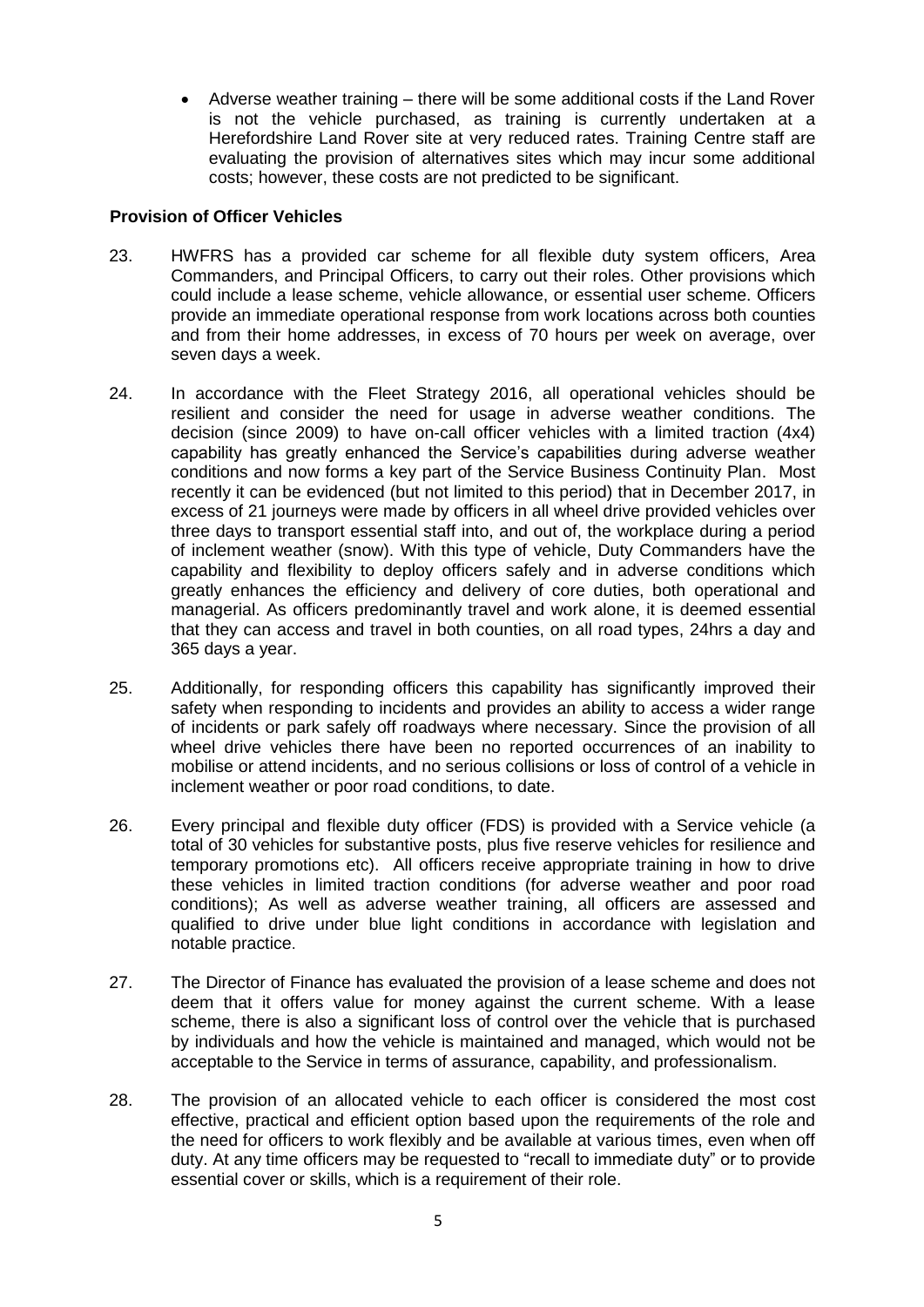29. The use of pool cars rather than a dedicated provision to every officer has been considered and has been rejected based upon it not meeting the operational need and efficiency considerations (costs and capacity). To exchange pool cars or collect vehicles from fixed FRS locations would primarily create a barrier to the flexibility required from the role, along with the flexible and intermittent working hours, and flexible provision of operational cover. Furthermore, with regard to pool vehicles, officers are a limited resource with finite capacity, therefore it would be undesirable to consume valuable working hours changing, returning and picking up vehicles from a pool stock. For the above reasons, the use of pool cars is rejected.

## **Costs**

- 30. Prior to 2009, HWFRS provided officers with a two wheel drive estate car type vehicle, either a Ford Focus or Skoda Octavia (2WD) with an approximate annual lease cost for 2008/09 (for 44 cars) of £124,804 pa or £2836 average per vehicle p.a. Since then, the Service has reduced the lease/finance costs in real terms and has reduced the number of officers and subsequently the number of vehicles required. The annual lease cost of the 16 replacement Freelanders (purchased in 2014) was approximately £46800 p.a. equating to £2925 per vehicle which allowing for 6 years' worth of inflation (an £89 increase overall in six years) still provides a saving when compared to the lease costs for previous 2WD estate car type vehicles in 2010.
- 31. Officer vehicles are usually retained for up to 4 years by the Service in accordance with the Fleet Strategy (2016) and are financed accordingly by the Director of Finance. The timescales for replacement may be altered accordingly and vehicles may be changed earlier or later depending on economic considerations as detailed in the Fleet Strategy 2016.

## **Responding Officer Role and Vehicle Usage**

32. HWFRS provide responding officers for incidents through a core of 30 substantive operational officers for levels 2 - 4 command roles. To enable these officers to perform both their operational and managerial roles, the Service provides them with an appropriate vehicle. The vehicle provided is a response vehicle and is used to transport responding officers to emergency incidents along with Personal Protective Equipment (PPE) and specialist role equipment in a suitable and safe manner. Additionally, the vehicle must be able to provide transport to carry out their managerial duties and with the permission of the Chief Fire Officer, officers may also use these vehicles for private use at a cost to the individual, alongside appropriate taxation. Within this role and function, the Service also considers how it can provide a high degree of safety for officers who predominantly work and travel alone, as well as underpinning business continuity arrangements.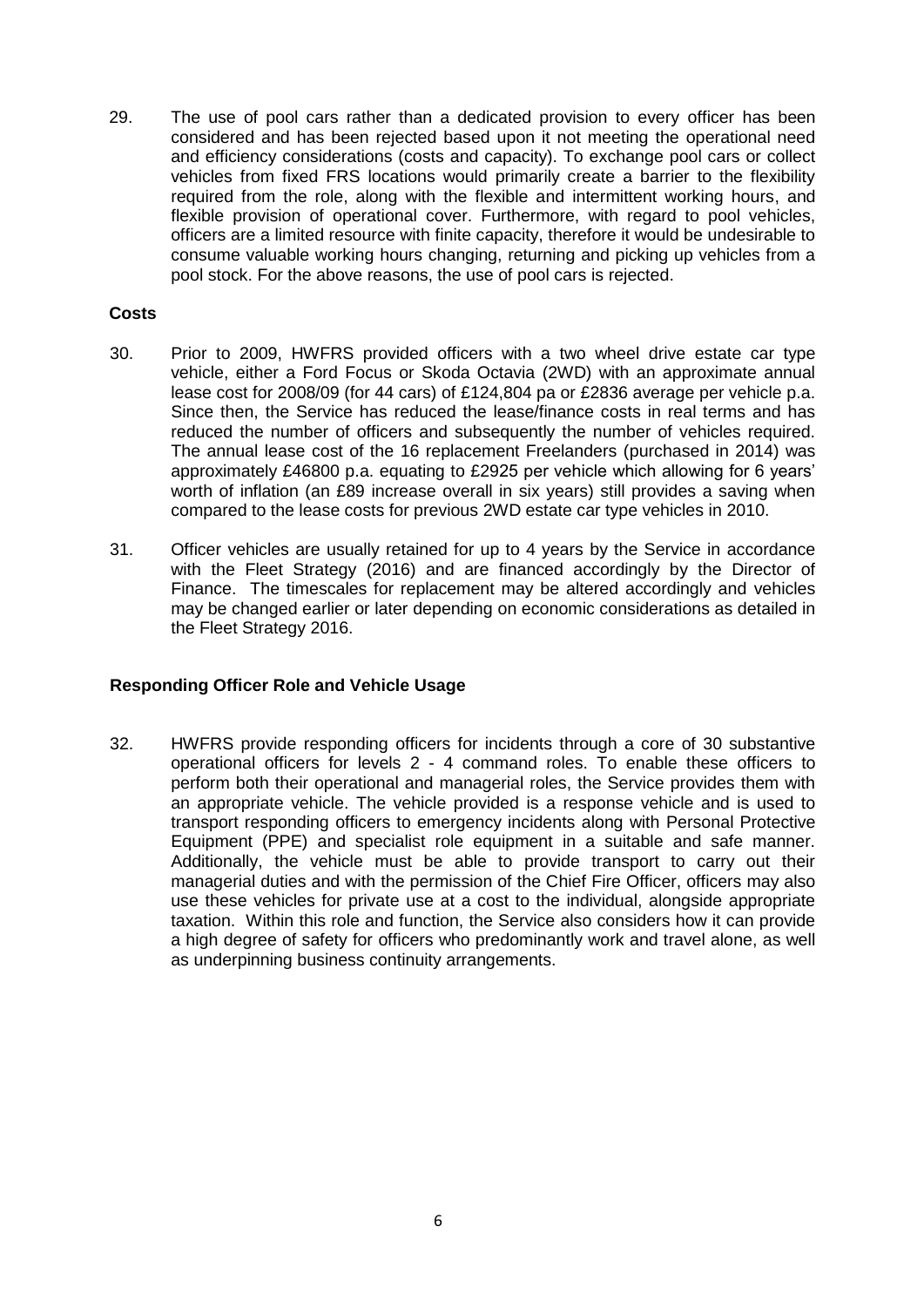#### 33. **Previous/Current Vehicles and Annual Costs (including lease costs) for SC/GC vehicles**

| Reg      | <b>Make</b>       | <b>Model</b>              | Annual Cost (4 years<br>with financing costs) |
|----------|-------------------|---------------------------|-----------------------------------------------|
| 08 reg   | <b>Skoda</b>      | Octavia<br><b>Estate</b>  | £3061                                         |
| 10 $reg$ | <b>Land Rover</b> | <b>Freelander</b>         | £2080                                         |
| 11 $reg$ | <b>Land Rover</b> | <b>Freelander</b>         | £2200                                         |
| 14 reg   | <b>Land Rover</b> | <b>Freelander</b>         | £2925                                         |
| 16 reg   | <b>Land Rover</b> | <b>Discovery</b><br>sport | £3700                                         |
| 18 reg   | Volvo             | <b>XC60</b>               | £2339*                                        |
|          |                   |                           | (*Predicted over 3                            |
|          |                   |                           | years and without                             |
|          |                   |                           | financing costs)                              |

\*predicted over 3 years due to the data on residual values available is over 3 years, and financing costs cannot be determined until application of those costs to the financing company at that appropriate time, however it is anticipated that the four year financed costs is likely to be under £3,000 per annum.

## **Overall Running Costs**

34. The overall cost of running the type of vehicle that has been in service since 2009 is comparable with regard to tyres, servicing, fuel etc, therefore, for the purposes of this document these costs have not been included.

#### **Vehicle Life Span**

35. HWFRS has conducted an analysis of the most appropriate length of time to keep Officer vehicles.



36. The graph above shows that there are no significant spikes or drops in the resale value and this indicates that there is no significant cost reason for the vehicles being changed at any particular point. However, given that the cars do not need an MOT until they are 3 years old and the standard included warranty is usually 3 years, changing the vehicles every 3-4 years is usually deemed to be the most appropriate.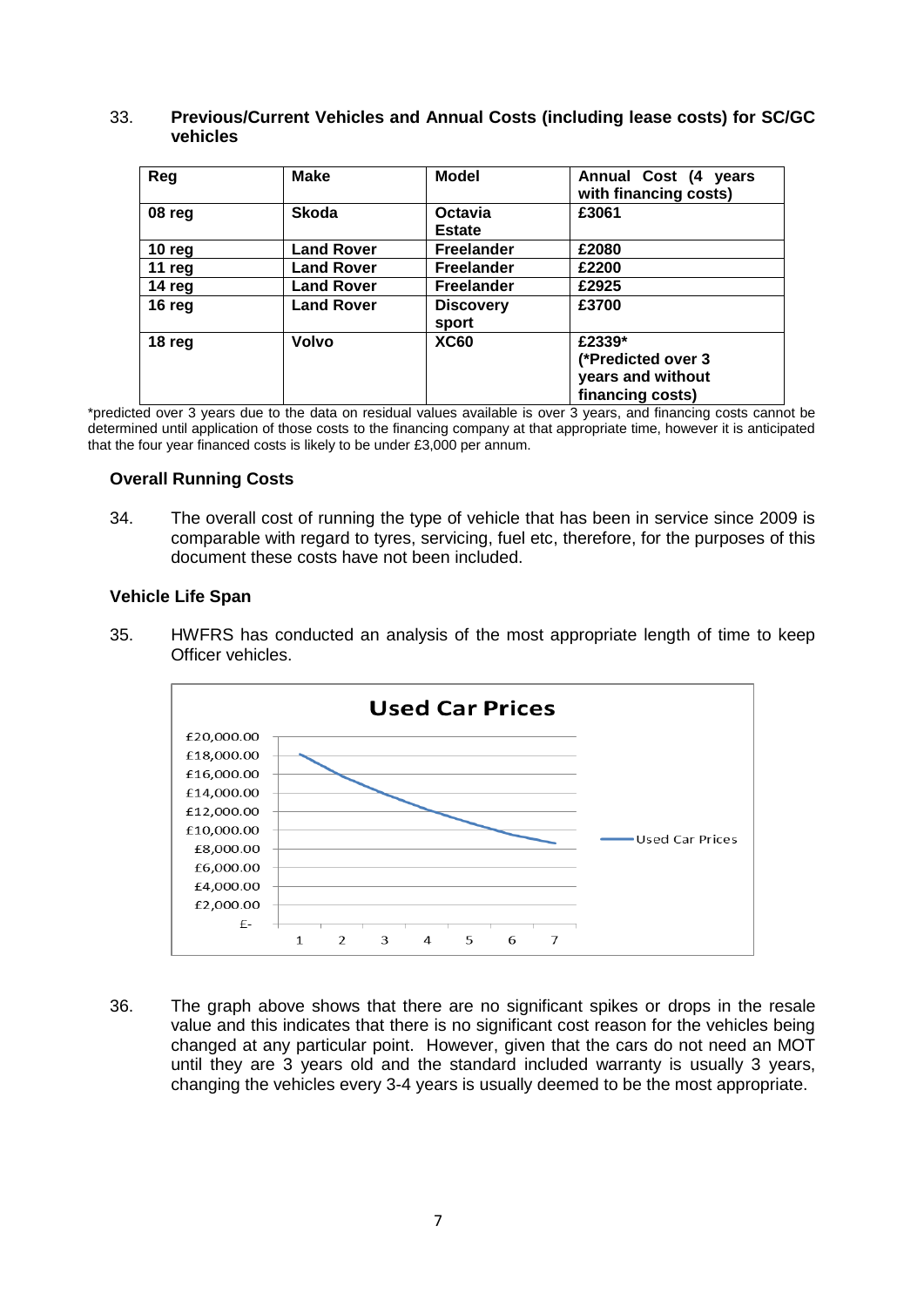## **Additional Costs**

37. To ensure officer safety and operational efficiency, each officer car is fitted with the following full operational response capabilities: flashing headlights, grille mounted blue lights, bumper mounted blue lights, roof mounted blue light, rear light cluster blue/red lights, tailgate mounted blue/red lights, tailgate downlight, sirens, airwave radio (cradle, speaker and handsfree), satnav, blue tooth handsfree for mobile phone, handheld lamp, and fireground radio charger.

## **Training**

- 38. HWFRS provides driver training to all officers required to drive for their role. Every 3 years each officer attends a Responding Officer Course (ROC) refresher (2 days). This qualification enables them to respond to incidents under blue light conditions.
- 39. Each officer also attends a limited traction/adverse weather training course. These courses are of a 1 day duration. Should the Service choose not to purchase Land Rover products, an alternative supplier would need to be identified, however, estimates for a training course with an alternative provider using HWFRS vehicles, fuel and insurance is approximately £200 per person. This is not a significant barrier to exploring other models of vehicle, but should be taken into consideration.

## **Private mileage**

40. With the permission of the Chief Fire Officer, all officers issued with a Service vehicle can use the car for private journeys. Each officer pays a set rate per mile and this is deducted monthly from their salary. This facility is fully taxable and the individual officer is liable for the income tax.

## **Vehicle Fuel Type**

41. Currently all officer response vehicles utilise a diesel engine to the latest environmental standards for the age of the vehicle. The Service fuel resilience arrangements are focused on the provision of diesel therefore currently it is more appropriate to remain with a diesel powered vehicle. This will be reviewed regularly and the options of other fuels, including electric in the future, will not be discounted. Each officer car is provided with a fuel card the same as every other service vehicle. The officer can choose the most convenient location to fuel the vehicle (fire station or filling station).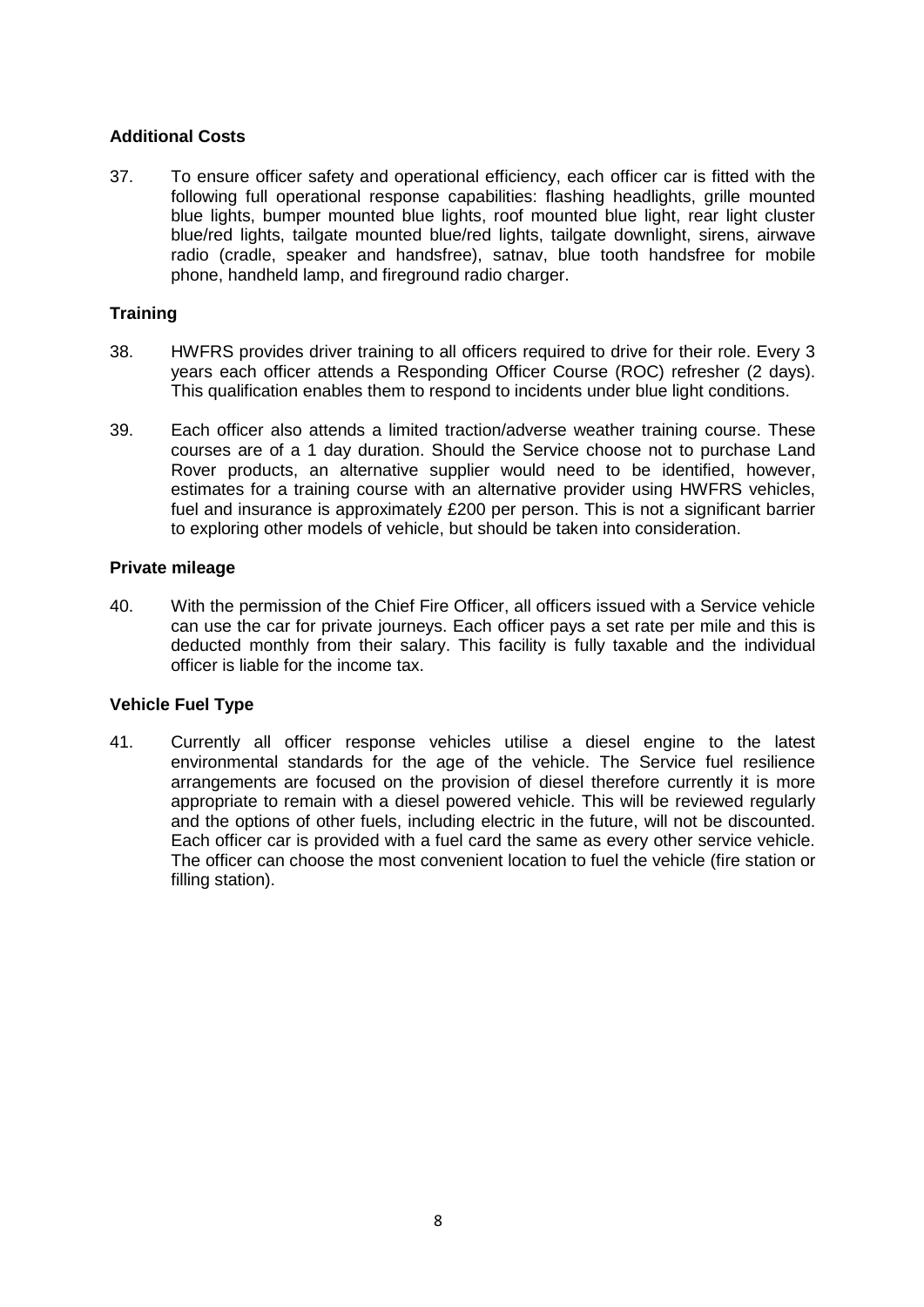## **Hereford and Worcester Fire and Rescue Service**

## **Officer Car User Specification revised July 2017**

#### 1.0 Vehicle Use

HWFRS provides level 2 & 3 Command at incidents through Station and Group Commanders and level 3 & 4 for Area Commanders and Principal Officers. To enable these officers to perform their roles the Service provides them with an appropriate vehicle with which they can respond to incidents.

The vehicle is used to transport responding officers to emergency incidents along with PPE and specialist roles (multiple specialist roles in some cases), transport equipment in a suitable and safe manner, to provide transport for officers in order to carry out their managerial duties and with permission of the CFO for private use which is charged to the individual and taxable.

These vehicles must also provide a high degree of safety for responding officers as well as play a key role in business continuity resilience. All such vehicles for responding officers will therefore need to have to be all wheel drive or suitable all weather capability. This must enable the responder to respond in adverse weather conditions, roadway flooding and occasionally over difficult/soft terrain and unmade roads and tracks.

This specification aims to provide vehicles for responding officers that will be procured appropriately and must meet the user needs.

Features are marked Essential (E) or Desirable (D)

#### The Service requires officer vehicles:

1.1 To be able to safely attain and maintain speeds in excess of posted speed limits in accordance with Service policy. The vehicle must have ample performance to enable safe blue light driving, overtaking, and manoeuvring at higher than normal speeds. (E)

The vehicle is a response vehicle and as such the driver is able to take advantage of an exemption to the speed limits whilst driving under blue light conditions.

1.2 To have a driving position to enable safe operation as a response vehicle (E). Preferably an elevated driving position (D).

As a response vehicle it is essential that the driver is in a good position to be able to operate the vehicle and to assess traffic and other hazards.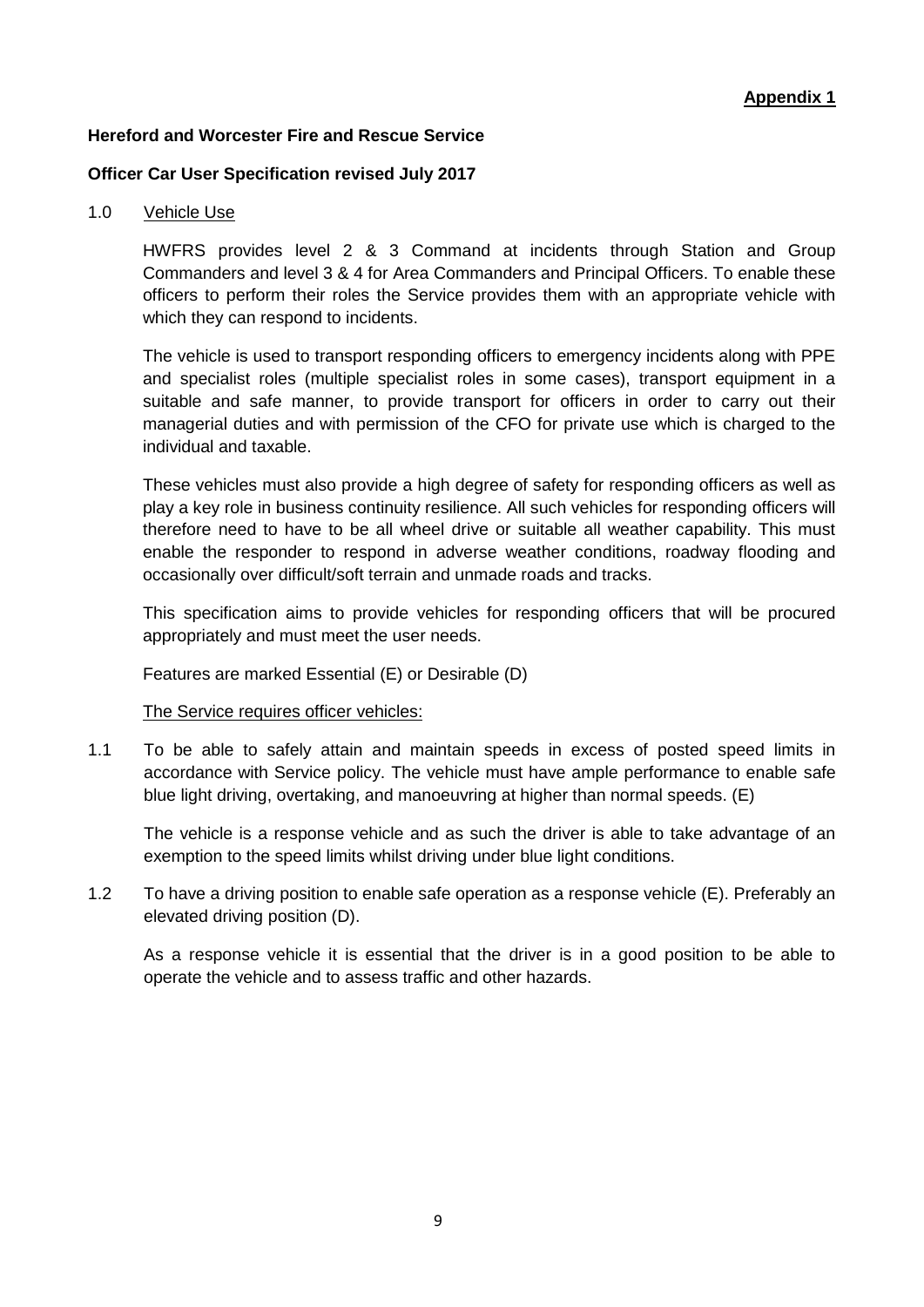1.3 To have 4x4 and/or limited all wheel traction capability. It is essential that the vehicle can operate safely in limited traction conditions i.e. mud, ice and water on normal roadways and in limited other off road applications (E). The vehicle should not just solely have an allwheel drive capability but must also be fitted with appropriate and suitable electronic driver assist technology to improve driver safety and enable electronic stability, skid and traction control of all wheels, or similar. (E)

The vehicle must be able to be used on road and off road to access fires, RTCs and other emergency incidents and must be able to do so in poor weather/ground conditions (snow, ice, flood, mud).

- 1.4 To have the ability to adequately and safely control vehicle descent in adverse conditions, on and off road (E).
- 1.5 To have the ability to drive through standing water in flooded roadways (primarily), to an acceptable degree. Where manufacturers cannot supply a wading depth, an assessment of the vehicle will be made based on design specifications provided and professional judgement (E).
- 1.6 To have the ability to be driven safely across uneven terrain (the vehicle must have good ground clearance, entry/departure angles). The vehicle must have adequate ground clearance to provide for this functionality and be fitted with a suitable tyre for on road emergency response usage as well as additional traction and grip in adverse conditions. (E). Preferably wheel size should be no less than 18 inches to enable improved traction, grip and handling (D).
- 1.7 In addition, the Service needs to provide appropriate cost effective, practical and theoretical training for officers required to use responding vehicles in both normal conditions and limited traction conditions. This must therefore be a consideration when procuring replacement vehicles. (D). It is intended that this specification will identify the appropriate vehicle based on this document for all officers, but will aim for standardisation across the fleet in this vehicle type (D).

## 2.0 Vehicle Derivative

2.1 Officer cars should be of an 'estate' type to provide sufficient boot space and have 5 seats. (E). Preferably, the vehicle should continue to be of an 'SUV' style in order to effectively provide the best value and functionality (D).

Officers are required to transport PPE and other specialist equipment (FI, Hazmat, ILO etc) to the scene of an incident, and on occasion, additional equipment. In addition, they are required to transport personnel at incidents and during adverse conditions to support business continuity arrangements.

## 3.0 Engine

3.1 The vehicle engine should be based on a min 2.0lt diesel type engine with adequate power and torque, no less than 140bhp (E) and have an appropriate gearbox either manual or automatic.

This is to give sufficient response for the vehicle to attain and maintain safely the speeds permitted in responding to incidents.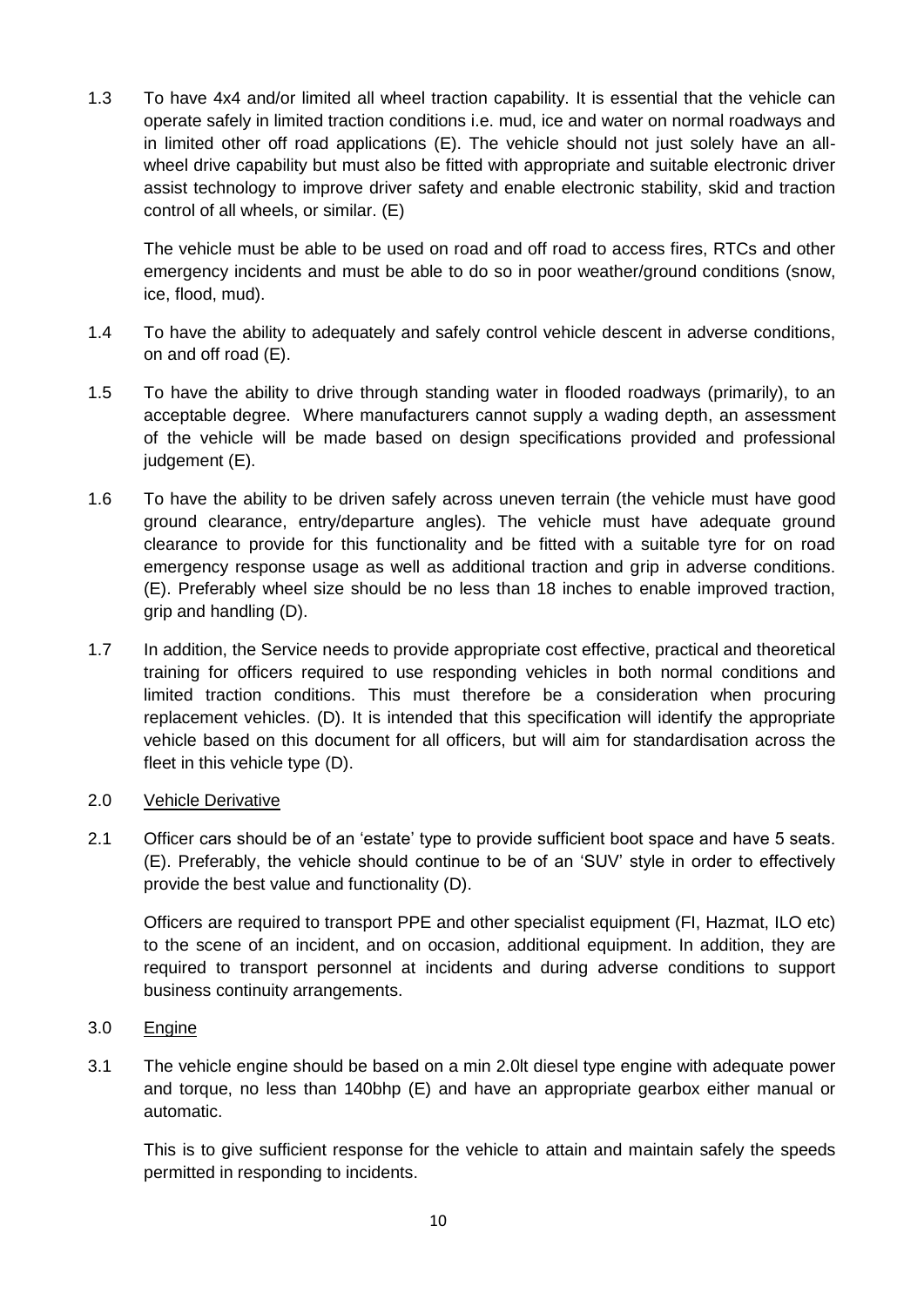# 4.0 Colour

Silver colour bodywork is preferable with dark cloth interior to match existing provision (D). Interior colours, materials and treatments should provide an ability to be easily cleaned and maintained without the need for seat covers etc. (E). The exterior colour does not need any enhancement or additional features and should be a suitable colour for Service use.

## 5.0 Safety Features

As these vehicles fulfil multiple roles including emergency response, all reasonably equivalent safety features across manufacturers would be deemed essential, with optional features that improve the safety of the vehicle being deemed highly desirable, such as lane deviation warning and safety assist devices.

#### 5.1 Anti-lock brakes (E)

The vehicle is a response vehicle and as such the driver is able to take advantage of an exemption to the speed limits whilst driving under blue light conditions. HWFRS limits driving of all response vehicles to a maximum of 20mph above the posted limit. For the safety of the driver and other road users it is essential that commercially available features are incorporated as control measures to the identified hazards of response driving.

#### 5.2 Enhanced Stability Programme (E)

The vehicle is a response vehicle and as such the driver is able to take advantage of an exemption to the speed limits whilst driving under blue light conditions. HWFRS limits driving of all response vehicles normally to a maximum of 20mph above the posted limit. For the safety of the driver and other road users it is essential that commercially available features are incorporated as control measures to the identified hazards of response driving.

## 5.3 Traction control (E)

The vehicle is a response vehicle and as such the driver is able to take advantage of an exemption to the speed limits whilst driving under blue light conditions. HWFRS limits driving of all response vehicles to a maximum of 20mph above the posted limit. The vehicle must be able to be used on road and off road to access fires, RTCs and other emergency incidents and must be able to do so in poor weather/ground conditions (snow, ice, flood, mud).

#### 5.4 Hill descent control or similar (E)

The vehicle must be able to be used on road and off road to access fires, RTCs and other emergency incidents and must be able to do so in poor weather/ground conditions (snow, ice, flood, mud). The vehicle must be able to descend hills/slopes safely and under control in poor road, weather and ground conditions.

#### 5.5 Airbags - (E)

The vehicle is a response vehicle and as such the driver is able to take advantage of an exemption to the speed limits whilst driving under blue light conditions. HWFRS limits driving of all response vehicles to a maximum of 20mph above the posted limit.

For the safety of the driver and other road users it is essential that commercially available features are incorporated as control measures to the identified hazards of response driving.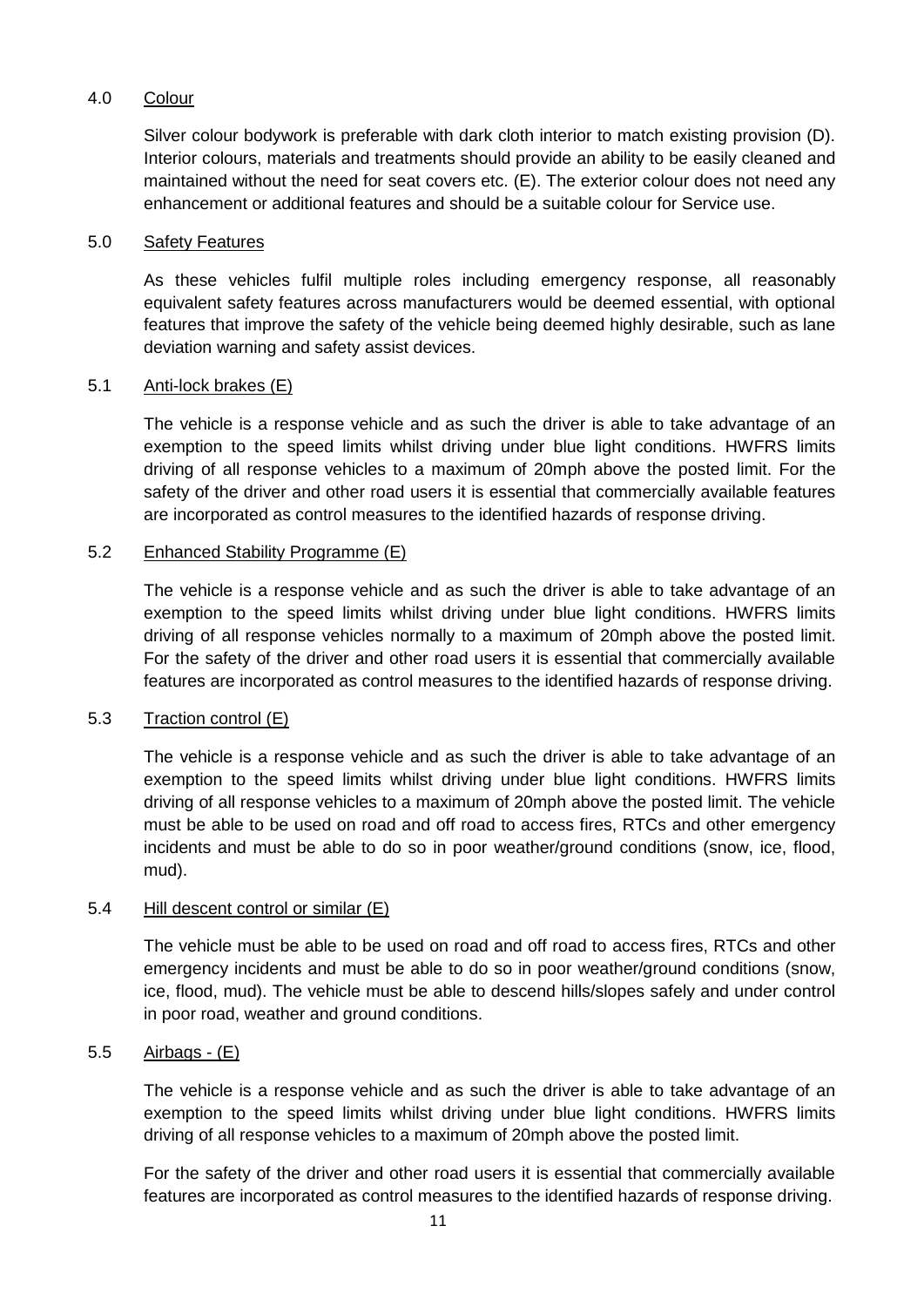## 5.6 Front & Rear fog lamps (E)

The vehicle must be used in poor weather conditions and fog lamps provide a control measure for the identified hazard of fog/mist.

#### 5.7 Load Space (E)

The vehicle must be able to provide an adequate load space for equipment in its overall height, width and depth, with the height being measured up to the fitted load cover. This is to enable all officer equipment and PPE to be stowed safely and out of sight in the rear load space, with some allowance for additional capacity spare (E).

The vehicle is used to transport responding officers to emergency incidents along with PPE and specialist role equipment in a suitable and safe manner. Equipment must be stowed out of sight of casual observers and items prevented from shifting from the load space and entering the passenger compartment in the event of a collision.

## 5.8 Down lights on inside of tailgate and inner boot area (E)

Officers don their PPE at the rear of the vehicle. These lights provide illumination of the area to permit ease of dressing and provide an additional control measure to the identified hazard posed by other road users. These lights are to activate when the tailgate is opened and deactivate when closed. Warning lights must also be visible when the boot is open (E).

#### 5.9 Windscreen

Heated front screen or rapid defrost facility, including, where appropriate, automatic defrosting of external water wash nozzles. (E)

The vehicles will often be kept outside and must be capable of responding promptly in all weather conditions.

## 5.10 Heated or rapid defrost of rear view mirrors (E)

The vehicle will be kept outside and must be capable of responding promptly in all weather conditions. The heated mirrors are a control measure against the identified hazard of frost.

#### 5.11 Head lamp washers (D)

On rural roads in winter, lights can often be quickly obscured due to mud and other contaminants on the roadways. Head lamp washers provide a control measure to the identified hazard of mud/dirt build up on headlamps whilst responding to incidents.

## 5.12 Integral Satellite Navigation system, (E).

Preferably the satnav function should be able to accept voice activation (D). Also other ICT/application type devices that improve functionality for mapping, communications and data are desirable (D).

Officer response vehicles are single crewed but can respond to all parts of the Service and on occasions can be deployed nationally. Provision of satellite navigation is a measure that officers can arrive and return safely from incidents without having to stop and refer to maps.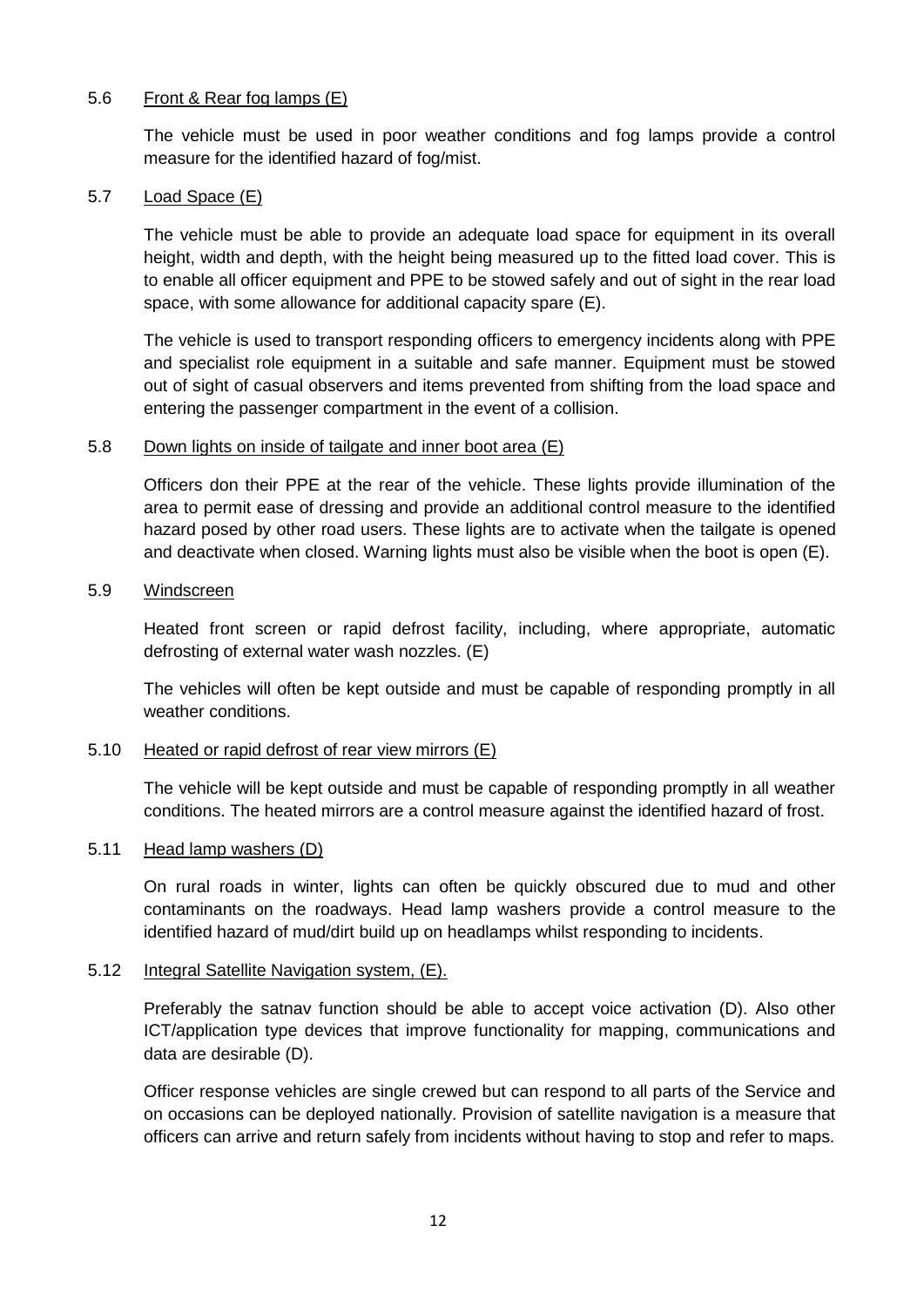## 5.13 Hands free solution for mobile telephone, with wireless linkage to vehicle (E)

Officer response vehicles are single crewed and the officer must be able to respond to cell phone for communications with Fire Control and other officers/crews as a support to the airwave radio provision.

#### 6.0 Usability

#### 6.1 Rear and front parking sensors (E)

Officer response vehicles are single crewed and as such cannot be provided with a 'banksman'. Parking sensors provide a control measure to the identified hazards of manoeuvring a vehicle in poor conditions and in limited space areas

#### 6.2 Air Conditioning (E)

To ensure the vehicle is comfortable and usable all year round and for prolonged periods in hot weather conditions air conditioning is deemed to be important. The vehicle can often be used as a mobile workspace for officers and therefore must be usable in warm weather conditions.

## 6.3 Front and rear fitted mats, and load mat for rear boot (can be aftermarket versions), (E)

To prevent mud/dirt build up on the carpets, ease vehicle cleaning and to prevent loads shifting and moving in the rear compartment.

#### 6.4 Front and rear mud flaps (D)

The vehicle must be able to be used on road and off road to access fires, RTCs and other emergency incidents and must be able to do so in poor weather/ground conditions (snow, ice, flood, mud). Mud flaps are a measure to control the build-up of mud on wheels, brakes and lights.

#### 6.5 Load space cover (E).

Where possible the load space cover should be rated to prevent the load shifting on any impact, in lieu of a fixed barrier guard between the load space and passengers (D).

#### 6.6 Tyre repair/replacement solution (E)

Spare tyre or space saver wheel and tyre are highly preferably to an inflation and temporary repair system.

- 6.7 Passenger cabin storage for maps, surcoat, log book (E)
- 7.0 Operational
- 7.1 12 volt Power points in boot and front of vehicle (E)
- 7.2 Stowage compartments for, camera, mobile telephone etc. (D)
- 7.3 Fire ground radio charger in cabin space (E)
- 7.4 Fire extinguisher (E)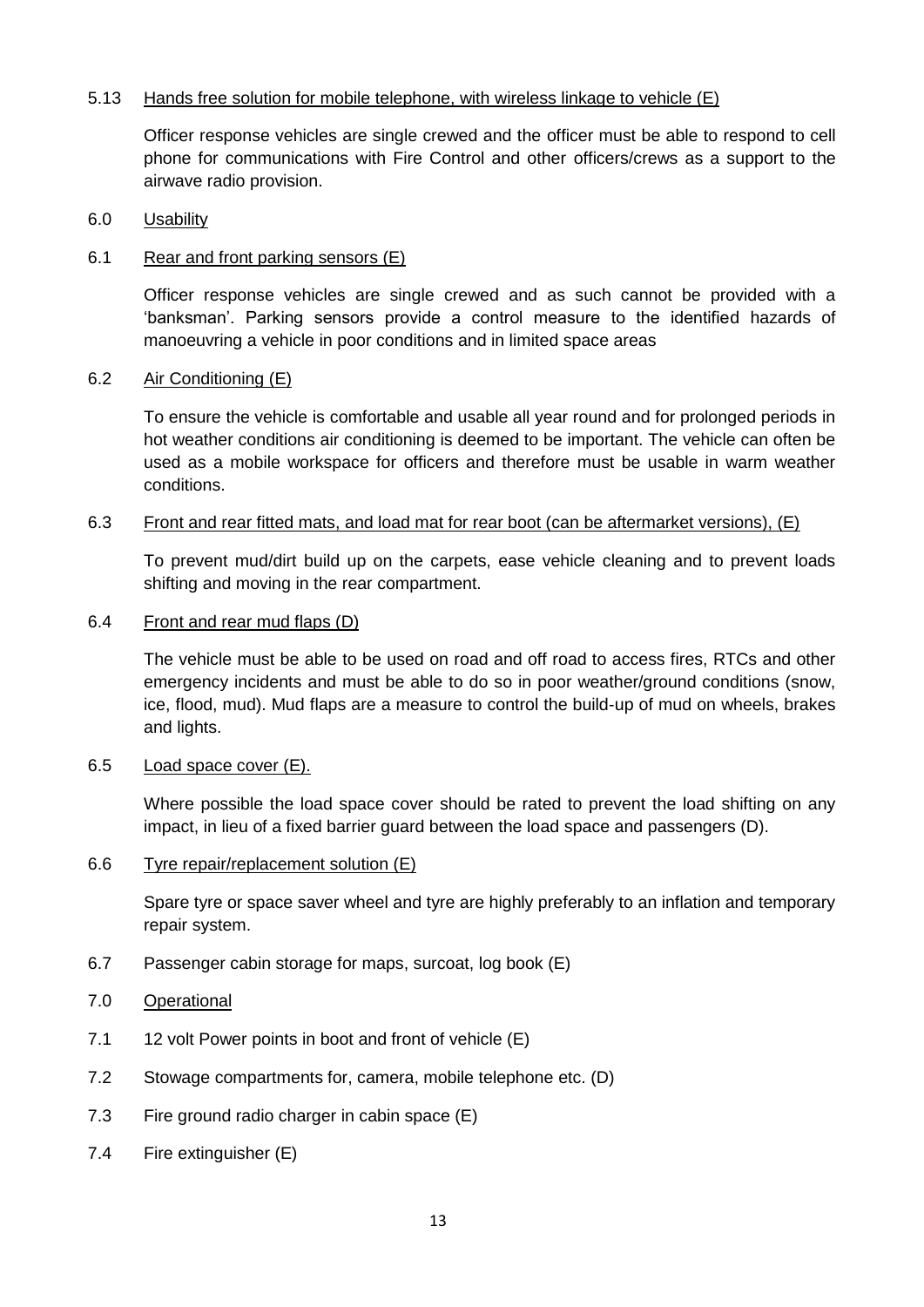## 8.0 Emergency Response, 360 degree compliant blue and red light system

- 8.1 Blue light/siren switch panel (E), preferably wireless (D). Conveniently located for use, preferably with the ability to be moved out of sight
- 8.2 Roof mounted 360 blue-red light (E)

Secured in place but with the ability to remove (E). The vehicle is used to transport responding officers to emergency incidents along with PPE and specialist role equipment in a suitable and safe manner. Blue lights must be visible from 360 degrees around the vehicle and must be on the roof in order to be seen from distance. It is preferable that on arrival rear facing lights can be turned to colour red and front facing lights can be switched off (D).

8.3 Front grille min. 2 blue lamps (E)

It has been identified that this is a further control measure to enable other road users to see the vehicle when operating under blue light conditions and approaching traffic.

8.4 Front wing/bumper blue lights (E)

It has been identified that this is a further control measure to enable other road users to see the vehicle when operating under blue light conditions and emerging from road junctions.

8.5 Rear mounted tail gate blue/red lights (E)

It has been identified that this is a further control measure to enable other road users to see the vehicle when stationary at an incident and the officer is donning PPE at the rear of the vehicle. They are located for visibility with tailgate open.

8.6 2 flashing red lamps - rear light clusters (E)

It has been identified that this is a further control measure to enable other road users to see the vehicle when proceeding to an incident or stationary at an incident and the officer is donning PPE at the rear of the vehicle. They are located for visibility in the rear light clusters so they are not obscured by the officer donning PPE.

8.8 Flashing head lamps or similar equivalent (E)

It has been identified that this is a further control measure to enable other road users to see the vehicle when overtaking under blue light conditions and in stationary traffic, approaching traffic, emerging from junctions and approaching incidents.

8.9 Audible siren warning device operation via car horn (E)

This is a control measure to the hazard created by other road users not hearing the approach of an emergency vehicle. It should have different, changeable tones to allow for all traffic conditions and should be controllable from the road horn to allow for operation without removing hands from the steering wheel.

Bull Horn is an acceptable addition to the yelp/wail/siren function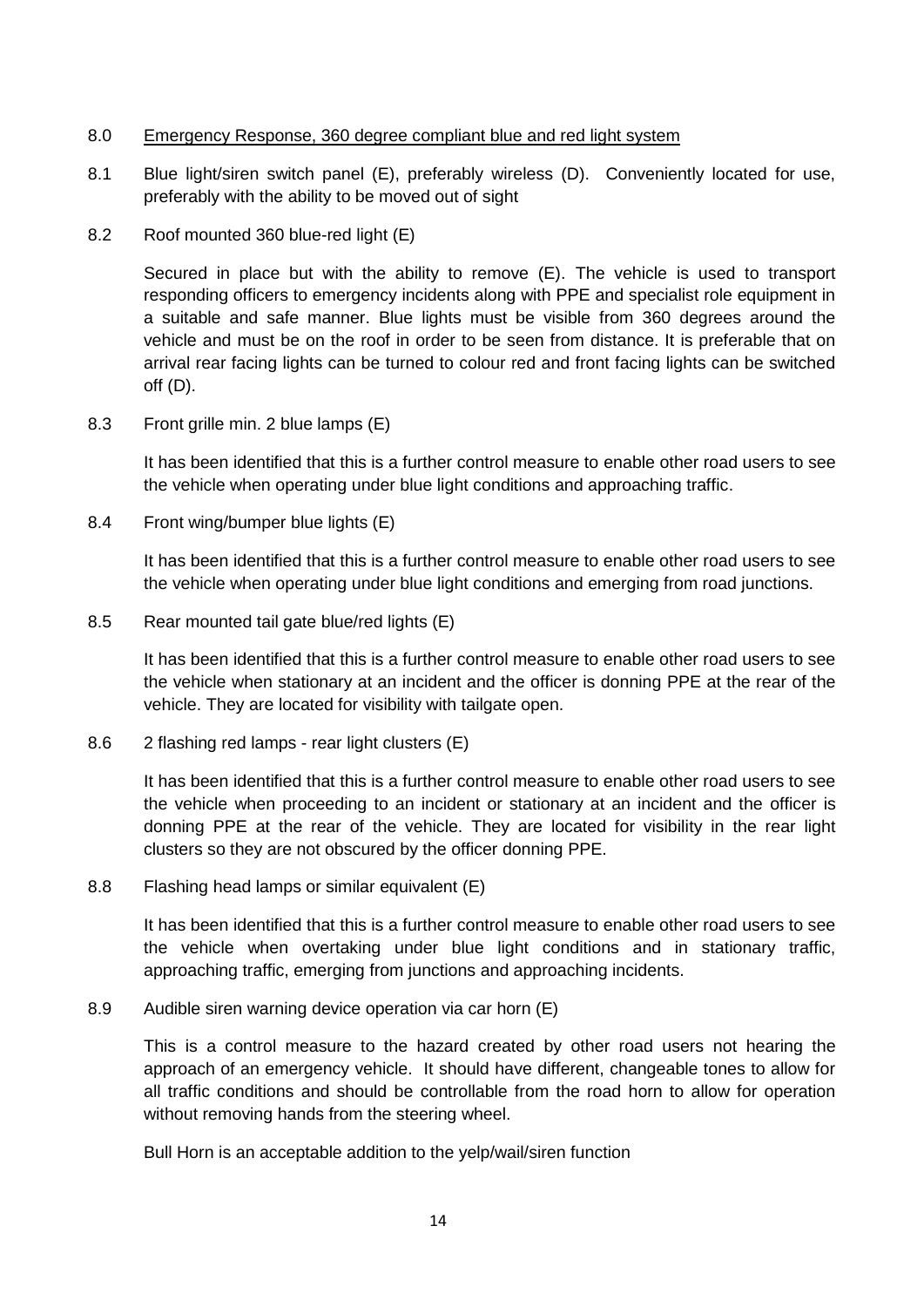Siren speaker should be of sufficient output for sirens to be heard (E). Minimum 100 watt output or equivalent (E).

## 8.10 Cradle and handsfree kit for airwave radio (E)

Cradle for Airwave SAN J Radio and push to talk button mounted near to steering wheel for airwave radio to allow operation without removing hands from steering wheel

8.11 Isolator switch for blue light accessories (D)

Covert discreet switch to allow all emergency features to be isolated. Increases security of vehicle

### 9.0 Service, Warranty and Maintenance

The vehicle should have options for maintenance and warranty no less than three years in term (E), alongside service option prepaid packages (D), as well as ready access to local dealerships for support and maintenance (D).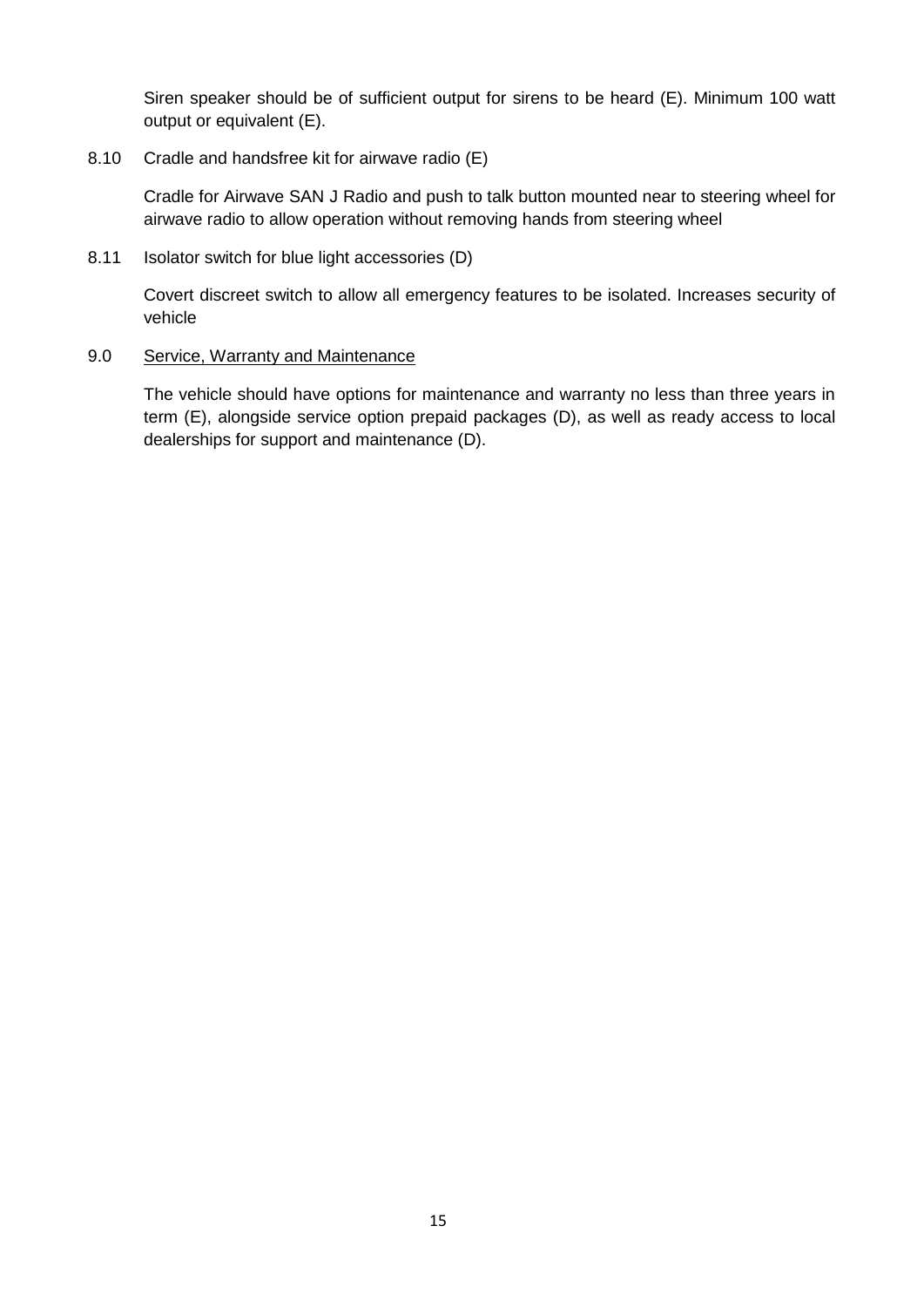# **Appendix 2**

# **Provided Car Scheme**

|                             |                         |         |            |                |      |     |                             |                |                              |                | Indicative reliability, |
|-----------------------------|-------------------------|---------|------------|----------------|------|-----|-----------------------------|----------------|------------------------------|----------------|-------------------------|
|                             |                         |         |            |                |      |     |                             |                |                              |                | taken from JD Power     |
|                             |                         |         |            |                |      |     | <b>BOOT SIZE</b>            | <b>HILL</b>    |                              |                | vehicle dependability   |
|                             |                         |         |            |                |      |     | (MANUFACTURERS DESCENT      |                |                              |                | study 2017 industry     |
|                             | Model                   | Price   | <b>BHP</b> | $0 - 60$       | MPG  |     | CO2 QUOTED FIGURES) CONTROL |                | <b>ACTUAL BOOT SIZE</b>      | <b>OVERALL</b> | average                 |
| AUDI Q5                     | $2.0$ tdi               | £32,580 | 150        | 10.8           | 50.4 | 147 | 550                         | ✓              | 467                          | $\pmb{\times}$ | <b>BELOW</b>            |
| BMW X3                      | 2.0 <sub>D</sub>        | £38,880 | 190        | 8.1            | 54.3 | 136 | 550                         | ✓              | 470                          | $\checkmark$   | <b>BELOW</b>            |
| <b>BMWX5</b>                | 25D se                  | £48,530 | 231        | 8.2            | 50.4 | 154 | 650                         | ✓              | 475                          | $\pmb{\times}$ | <b>BELOW</b>            |
| <b>DACIA DUSTER</b>         | DCI                     | £16,495 | 110        | 12.4           | 60.1 | 123 | 1570                        | $\pmb{\times}$ | 448                          | $\mathbf x$    | <b>BELOW</b>            |
| <b>FORD EDGE</b>            | $2.0$ TDCI              | £29,995 | 180        | 9.9            | 48.7 | 149 | 602                         | ×              | 523                          | $\pmb{\times}$ | <b>BELOW</b>            |
| <b>FORD KUGA</b>            | $2.0$ tdci              | £25,045 | 150        | 10.7           | 47.9 | 154 | 442                         | ×              | 420                          | $\mathbf x$    | <b>BELOW</b>            |
| <b>HONDA CRV</b>            | $1.6$ DTEC              | £28,060 | 160        | 9.6            | 57.7 | 129 | 589                         | ×              | 497                          | $\mathbf x$    | <b>BELOW</b>            |
| <b>HONDA HRV</b>            | $1.6$ DTEC              | £20,245 | 120        | 10.1           | 70.6 | 104 | 470                         | $\mathbf x$    | 416                          | $\mathbf x$    | <b>BELOW</b>            |
| <b>HYUNDAI TUCSON</b>       | $2.0$ CRDI              | £27,045 | 185        | 9.9            | 47.9 | 154 | 513                         | ✓              | 358                          | $\pmb{\times}$ | <b>ABOVE</b>            |
| <b>HYUNDAI SANTA FE</b>     | 2.2CRDI                 | £33,535 | 200        | 9.8            | 46.3 | 159 | 585                         | ✓              | 495                          | $\mathbf x$    | <b>ABOVE</b>            |
| JAGUAR F PACE               | 2.0D PRESTIGE           | £37,080 | 180        | 8.5            | 57.7 | 129 | 650                         | ✓              | 473                          | ✓              | <b>ABOVE</b>            |
| JEEP CHEROKEE               | 3.0CRD                  | £48,755 | 250        | 8.2            | 37.7 | 198 | 591                         | ✓              | NOT MEASURED NO LOCAL DEALER | $\pmb{\times}$ | NOT INCLUDED            |
| <b>KIA SPORTAGE</b>         | $2.0$ CRDI              | £25,850 | 134        | 10.1           | 54.3 | 139 | 564                         | ✓              | 341                          | $\mathbf x$    | <b>ABOVE</b>            |
| <b>KIA SORENTO</b>          | $2.2$ CRDI              | £28,795 | 197        | $\overline{9}$ | 49.6 | 149 | 605                         | $\pmb{\times}$ | 441                          | $\pmb{\times}$ | <b>ABOVE</b>            |
| LANDROVER DISCOVERY SPORT   | $2.0$ TD4               | £33,720 | 150        | 9.8            | 57.7 | 129 | 981                         | $\checkmark$   | 469                          | $\checkmark$   | <b>BELOW</b>            |
| <b>LANDROVER FREELANDER</b> |                         |         |            |                |      |     |                             |                | 351                          |                |                         |
| <b>MAZDA CX5</b>            | 2.2D SPORT              | £29,795 | 175        | 9.2            | 47.1 | 139 | 503                         | $\pmb{\times}$ | 471                          | $\pmb{\times}$ | <b>ABOVE</b>            |
| <b>MITSUBISHI OUTLANDER</b> | 2.0 <sub>D</sub>        | £25,255 | 150        | 10.2           | 53.3 | 139 | 591                         | $\pmb{\times}$ | 306                          | $\pmb{\times}$ | <b>BELOW</b>            |
| <b>MERCEDES GLC</b>         | 2.1 220D                | £35,580 | 207        | 8.3            | 56   | 129 | 550                         | ✓              | 378                          | $\mathbf x$    | <b>ABOVE</b>            |
| NISSAN QUASQAI              | $1.6$ DCI               | £26,680 | 130        | 10.9           | 57.6 | 129 | 430                         | $\pmb{\times}$ | 296                          | $\pmb{\times}$ | <b>ABOVE</b>            |
| <b>NISSAN X TRAIL</b>       | $2.0$ DCI               | £31,645 | 177        | 10             | 46.3 | 158 | 565                         | ×              | 378                          | $\mathbf x$    | <b>ABOVE</b>            |
| <b>RENAULT KADJAR</b>       | Dyn s                   | £27,765 | 130        | 9.9            | 58   | 129 | 527                         | ×              | 338                          | $\pmb{\times}$ | <b>BELOW</b>            |
| <b>RENAULT KOLEOS</b>       | Dyn <sub>s</sub>        | £30,400 | 177        | 10.7           | 50.4 | 148 | 579                         | $\pmb{\times}$ | 350                          | $\mathbf x$    | <b>BELOW</b>            |
| <b>SKODA KODIAQ</b>         | 2.0TDI SEL              | £27,045 | 150        | 10.1           | 56.5 | 131 | 720                         | ✓              | 530                          | $\checkmark$   | <b>ABOVE</b>            |
| <b>SUBARU FORRESTER</b>     | 2.0D                    | £24,995 | 147        | 10.2           | 49.6 | 148 | 505                         | ✓              | NOT MEASURED NO LOCAL DEALER | $\mathbf x$    | NOT INCLUDED            |
| <b>TOYOTA RAV 4</b>         | 2.5 HYBRID              | £33,275 | 197        | 8.4            | 57.6 | 118 | 501                         | ×              | 495                          | $\pmb{\times}$ | <b>ABOVE</b>            |
| <b>VAUXHALL MOKKA</b>       | 1.6 CDTI ACTIVE £24,275 |         | 136        | 9.7            | 60.1 | 124 | 340                         | ✓              | 264                          | $\mathbf x$    | <b>ABOVE</b>            |
| VOLVO XC60                  | D4 AWD SE Nav £37,855   |         | 190        | 7.6            | 62.8 | 117 | 494                         | ✓              | 475                          | ✓              | <b>ABOVE</b>            |
| <b>VW TIGUAN</b>            | $2.0$ tdi               | £27,280 | 150        | 9.3            | 58.9 | 125 | 470                         | ✓              | 300                          | a.             | <b>ABOVE</b>            |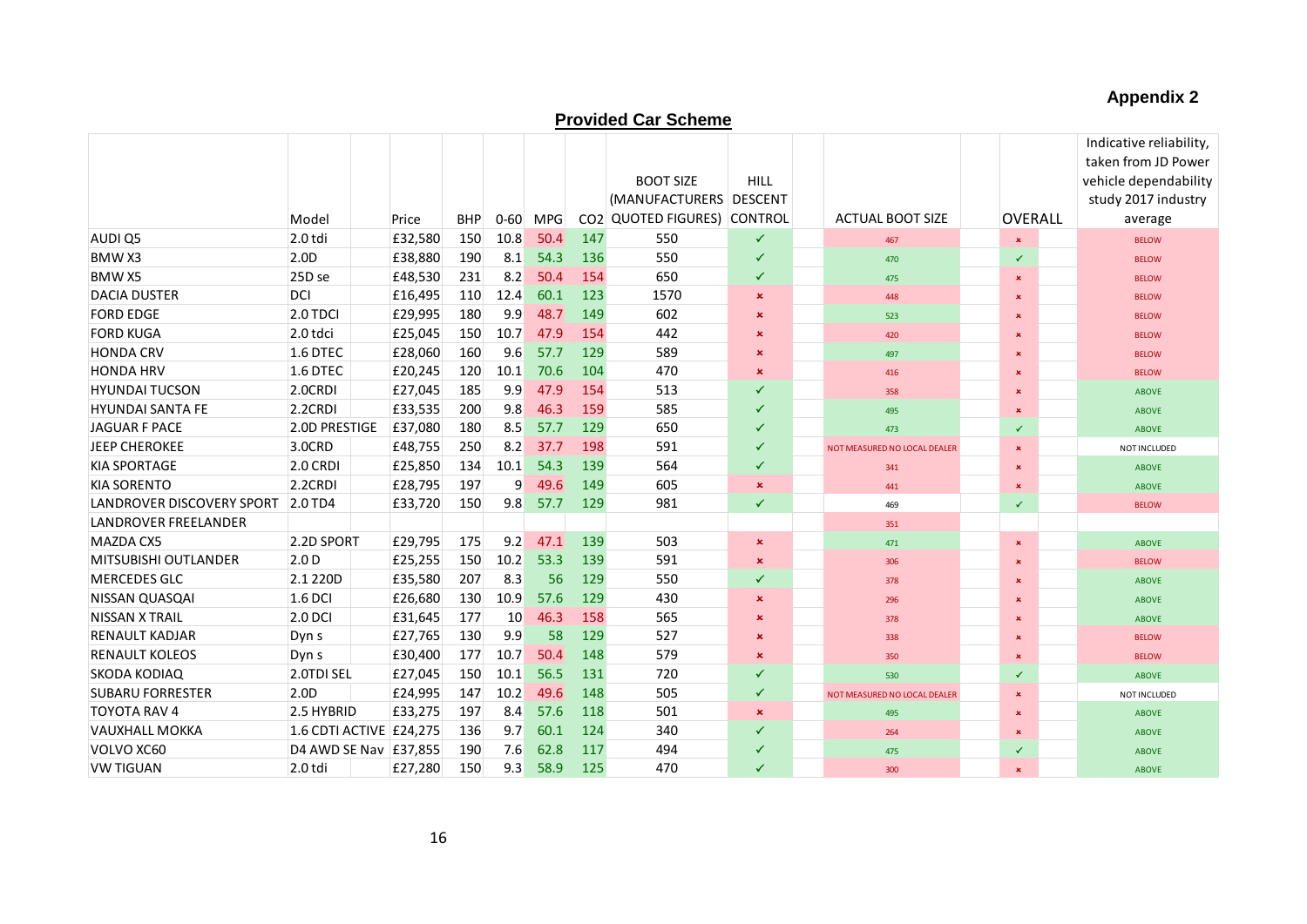J.D. Power 2017 UK Vehicle Dependability Study, measures problems experienced during the past 12 months by original owners of vehicles in the UK after 12-36 months of ownership and is the market leader in the area. The study examines 177 problem symptoms across eight categories: vehicle exterior; driving experience; features/controls/displays (FCD); audio/communication/entertainment/navigation (ACEN); seats; heating, ventilation and air conditioning (HVAC); vehicle interior; and engine and transmission. Overall dependability is determined by the number of problems experienced per 100 vehicles (PP100), with a lower score reflecting higher quality.

The 2017 UK Vehicle Dependability Study is based on responses from more than 12,000 owners of new vehicles registered from February 2014 through April 2016. The study was fielded from February through April 2017.

**J.D. Power** is a global leader in consumer insights, advisory services and data and analytics. These capabilities enable J.D. Power to help its clients drive customer satisfaction, growth and profitability. Established in 1968, J.D. Power is headquartered in Costa Mesa, Calif., and has offices serving North/South America, Asia Pacific and Europe. J.D. Power is a portfolio company of XIO Group, a global alternative investments and private equity firm headquartered in London, and is led by its four founders: Athene Li, Joseph Pacini, Murphy Qiao and Carsten Geyer.



Source: J.D. Power 2017 UK Vehicle Dependability Study<sup>5M</sup> (VDS)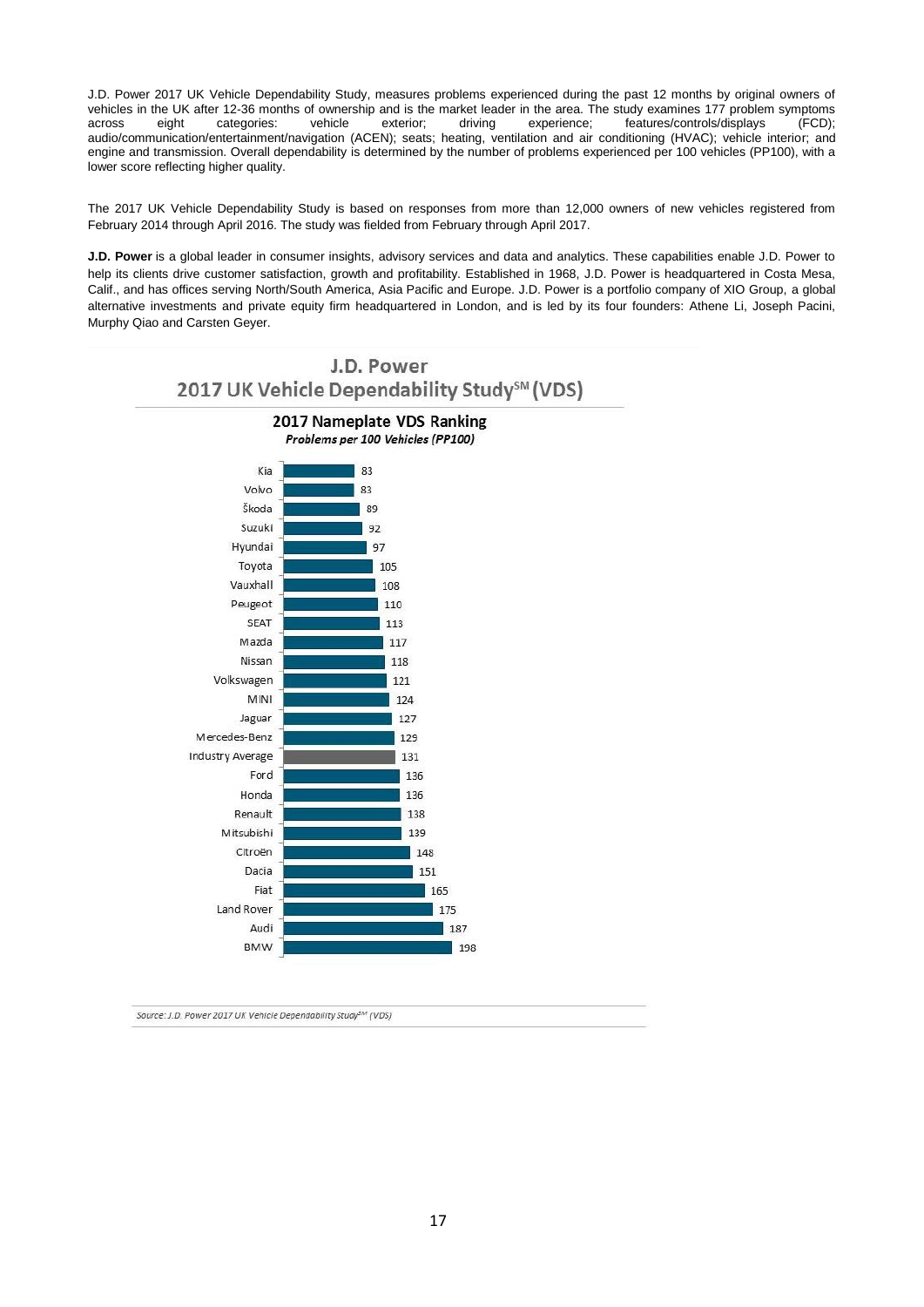# **Appendix 3**

|                                                       | Skoda Kodiaq 2.0 Tdi SEL<br>180 DSG 4X4 | XC60D4 (190) AWD Momentum Pro<br>Automatic 5 Door | Landrover Discovery Sport SE<br>TD4 180 Auto |
|-------------------------------------------------------|-----------------------------------------|---------------------------------------------------|----------------------------------------------|
| Power Min > 150PS                                     | 187                                     | 190                                               | 180                                          |
| Torque min> 380Nm<br>Manufactures quoted MPG          | 400                                     | 400                                               | 380                                          |
| (combined)                                            | 49.6                                    | 52.3                                              | 52                                           |
| 0-60 time                                             | 8.6                                     | 7.9                                               | 8.4                                          |
| 4x4                                                   | Y                                       | Y                                                 | Y                                            |
| Hill Descent Control                                  | <b>Costed Extra</b>                     | Y                                                 | y                                            |
| Automatic transmission                                | 7 Speed                                 | 8 Speed                                           | 9 Speed                                      |
| 5 seats                                               | Y                                       | Y                                                 | Υ                                            |
| Silver Colour                                         | <b>Costed Extra</b>                     | <b>FREE</b>                                       | <b>Costed Extra</b>                          |
| <b>Fuel Diesel</b>                                    | Y                                       | Y                                                 | Υ                                            |
| Euro 6 complaint                                      | Y                                       | Υ                                                 | Y                                            |
| <b>Min 2000cc</b>                                     | Υ                                       | Y                                                 | Y                                            |
| Top speed >100MPH                                     | 130                                     | 127                                               | 117                                          |
| Emissions <150g/km                                    | 150                                     | 142                                               | 139                                          |
| Euro N cap rating min 5                               | Υ                                       | Υ                                                 | Υ                                            |
| Heated front screen                                   | Costed Extra                            | Υ                                                 | у                                            |
| ABS brakes                                            | Υ                                       | Υ                                                 | Υ                                            |
| Electronic brake force distribution                   | Υ                                       | Υ                                                 | Y                                            |
| 2x front 2x side 2x curtain airbags                   | Υ                                       | Υ                                                 | Υ                                            |
| front fog lamps                                       | Y                                       | Y                                                 | Y                                            |
| parking sensors front and rear                        | <b>Costed Extra</b>                     | Costed Extra                                      | у                                            |
| Daytime running lights                                | Υ                                       | Υ                                                 | Υ                                            |
| Xenon or LED Headlights                               | Υ                                       | Υ                                                 | <b>Costed Extra</b>                          |
| Driver seat height adjustment                         | Υ                                       | Υ                                                 | Υ                                            |
| Dark cloth trim                                       | Υ                                       | Υ                                                 | Y                                            |
| Steering wheel controls for audio                     | Υ                                       | Υ                                                 | Y                                            |
| <b>Integrated Sat Nav</b>                             | Υ                                       | Υ                                                 | Υ                                            |
| Floor mats                                            | <b>Costed Extra</b>                     | <b>FREE</b>                                       | Costed Extra                                 |
| Bluetooth telephone link                              | Υ                                       | Υ                                                 | Υ                                            |
| 12v Power point in boot                               | Υ                                       | Υ                                                 | Υ                                            |
| 18 inch Alloy wheels                                  | Υ                                       | Υ                                                 | Y                                            |
| All season tyres                                      | Υ                                       | Υ                                                 | Y                                            |
| Payload> 600KG                                        | 600                                     | 605                                               | 776                                          |
| Boot capacity>469 litres                              | 530                                     | 475                                               | 469                                          |
| Ground clearance>180mm                                | 187mm                                   | 216mm                                             | 212mm                                        |
| <b>Wading Depth</b>                                   | 300mm                                   | 400mm                                             | 600mm                                        |
| Electric windows                                      | y                                       | y                                                 | у                                            |
| Power steering                                        | у                                       | у                                                 | у                                            |
| Air conditioning                                      | y                                       | y                                                 | у                                            |
| Service package                                       | Locally Available                       | <b>Costed Extra</b>                               | <b>Costed Extra</b>                          |
| Warranty                                              | 3 YRS 60000M                            | 3 YRS 60000M                                      | 3 YRS 60000M                                 |
| Roadside assistance<br>Manufactures extended warranty | Y                                       | Υ                                                 | Y                                            |
| available                                             | Y                                       | Υ                                                 | Y                                            |
| Blue light fitment facility                           | Υ                                       | Υ                                                 | Ν                                            |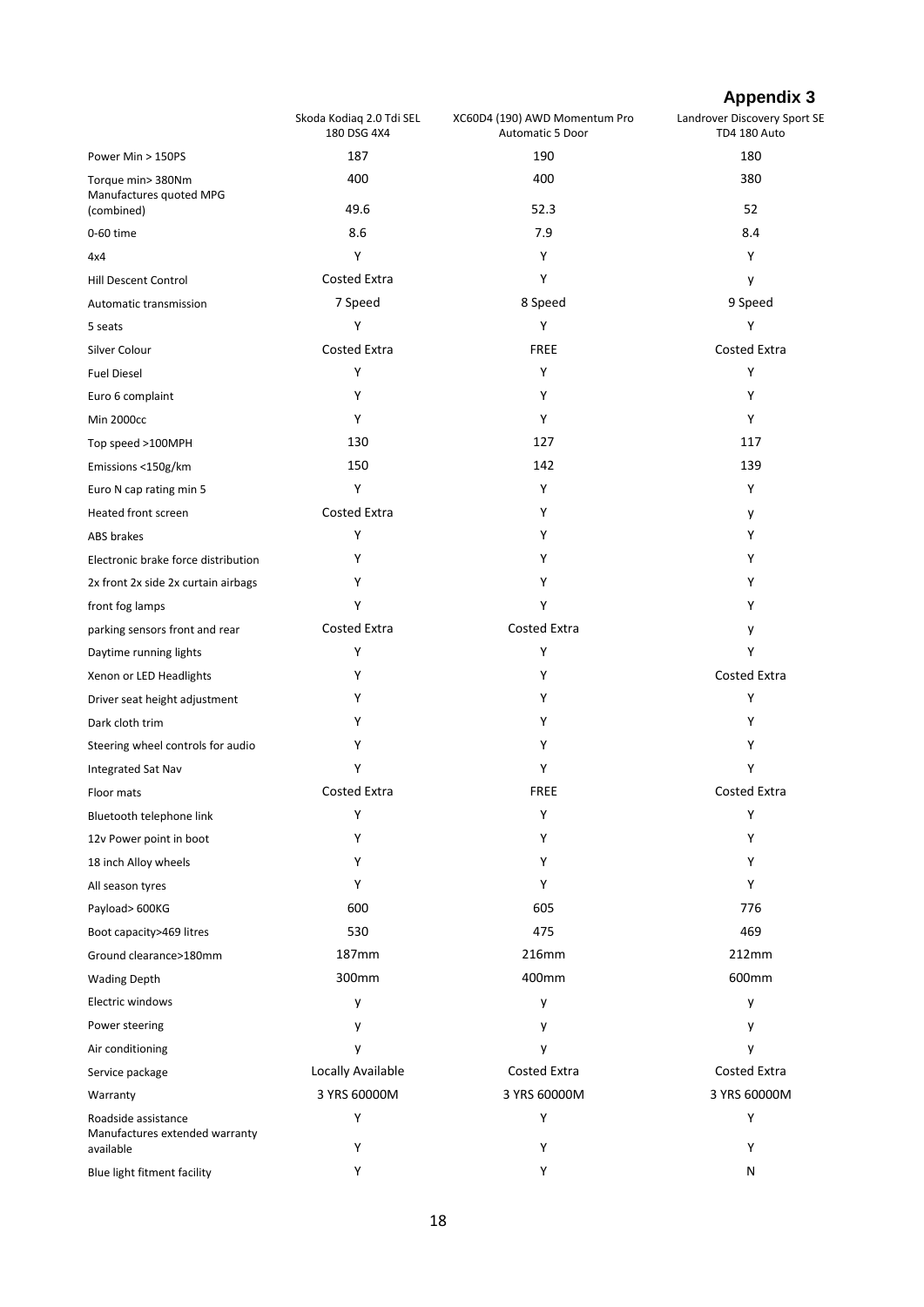#### **Appendix 4**

# **EVALUATION OF PROPOSED RESPONSE OFFICER VEHICLES IN AN ADVERSE WEATHER LIMITED TRACTION (AWLT) ENVIRONMENT**

#### Skoda Kodiaq

Under body and body clearances are good, close to or even equal to our current fleet. Ride across undulating ground is as expected for a modern car but hampered by the difficulty in travelling slowly. First gear is exceptionally high for a vehicle where AWLT use is required resulting in the need to constantly slip the clutch or risk stalling if over using the brakes. Hopefully a model fitted with an auto gearbox would do better.

I was unable to fully test the car on low grip descents or ascents. With the high first gear and no electronic aids, descents were unstable. All but the shallowest were ignored. Attempts of ascents resulted in excessive wheel spin and were not sympathetic to the clutch. The car was particularly unhappy when there was slip in conjunction with wheel articulation.

Wading was not possible; the lowest water depth available was over 400mm. Skoda quote a wading depth of 280 – 300mm.

(Second test different model)

As above with regard to body clearances and ride. This model was fitted with auto gearbox and "off road button".

Descents now stable with electronic hill descent function selected. Ascents now within car's capability due mostly to auto gearbox.

Low slip conditions better dealt with - a retuning is suggested of electronic slip controls when "off road button" selected to increase speed of response and so increase capability.

#### Volvo XC60

Delivered good performance using routes where previously tested/trained in Freelander/Discovery Sport.

Grip levels were good with its drive distribution system and traction control working well. A version of hill descent control was fitted which performed adequately, if not quicker, on descents as currently expected.

Ground clearance on the test car was good (230mm) but this model was fitted with air suspension. A standard car sees ground clearance reduced by at least 20mm to around 210mm and this would have been noticeable. This is less than the Service's current cars. *(note: manufacturer's published figures ground clearance for Discovery Sport is 212mm Volvo 216mm)*

Test wading not performed as Volvo state a max depth of 400mm for the car supplied.

#### Land Rover Discovery Sport

Not tested but forms part of our current fleet.

Without doubt the class leader for use in all adverse weather and other limited traction conditions.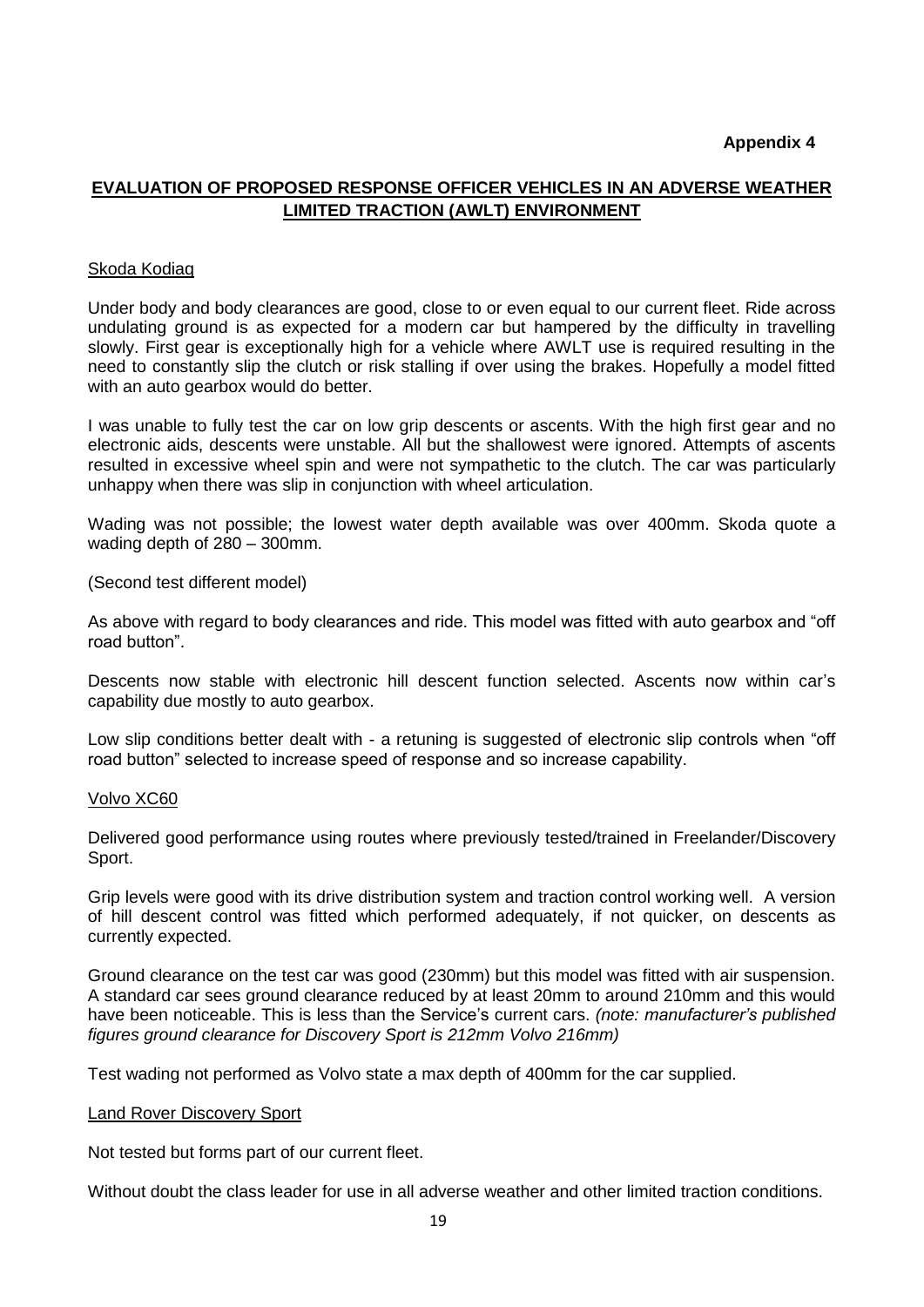Capability equal to or comparable with the vehicles tested above.

#### **Overall**

Any reduction in the wading depth from the previous specification of 500mm would mean that training should be given to update and convey the message of any slightly reduced capability.

For complete capability in all AWLT conditions that the Service operates within, the Service's current supplied vehicle has the greatest capability.

Ignoring the above, both Volvo XC60 and Skoda Kodiaq (version 2) performed well. Of the two, the Volvo was the more sure footed. It is a capable car for use in the majority of adverse weather and other limited traction conditions.

Going forward, and as recommended previously, suggest that only auto gearbox models are specified for any future purchases. This is to improve the driver experience, increase mechanical sympathy and will, in most cases, reduce fuel costs.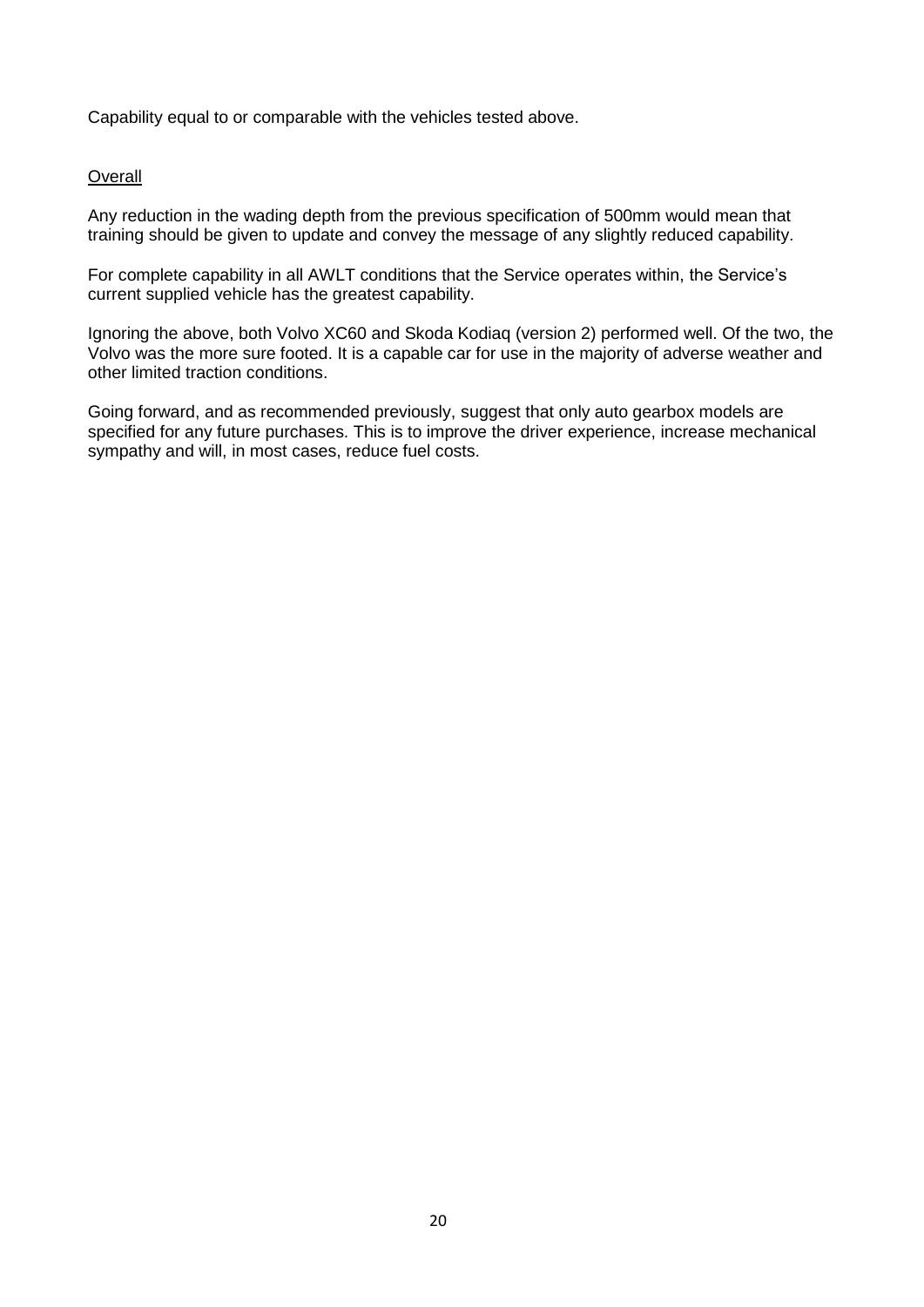# **EVALUATION OF PROPOSED RESPONSE OFFICER VEHICLES**

HWFRS Driver Trainers had the opportunity to evaluate the vehicles below and have given an overview of each and a recommendation at the end of this short report.

- **1. Landrover Discovery Sport.** As this vehicle is the current vehicle used by the service both Driver Trainers are aware of the capabilities and characteristics of this product. The vehicle has good interior space and has good performance levels that would fulfil the requirements of the service. Of the existing fleet that the Trainers have used for training the Auto transmission is the preferred option.
- **2. Volvo XC 60 Auto.** This vehicle again had good capabilities and characteristics to make a suitable Response Officer Vehicle. Both driver trainers felt the cabin space was a little less roomy than the other vehicles evaluated.
- **3. Skoda Kodiaq Auto.** This vehicle again performed well in comparison to the others and both driver trainers felt the cabin space felt airy and roomy which made the vehicle appear bigger internally.

As an overall evaluation, both driver trainers felt that the Service should consider that the replacement vehicle selected be automatic and that all three vehicles would be a suitable alternative to the current fleet.

Of the three vehicles, the Discovery did appear to have more discernible body role compared to the Skoda and Volvo, however all three vehicles would be suitable.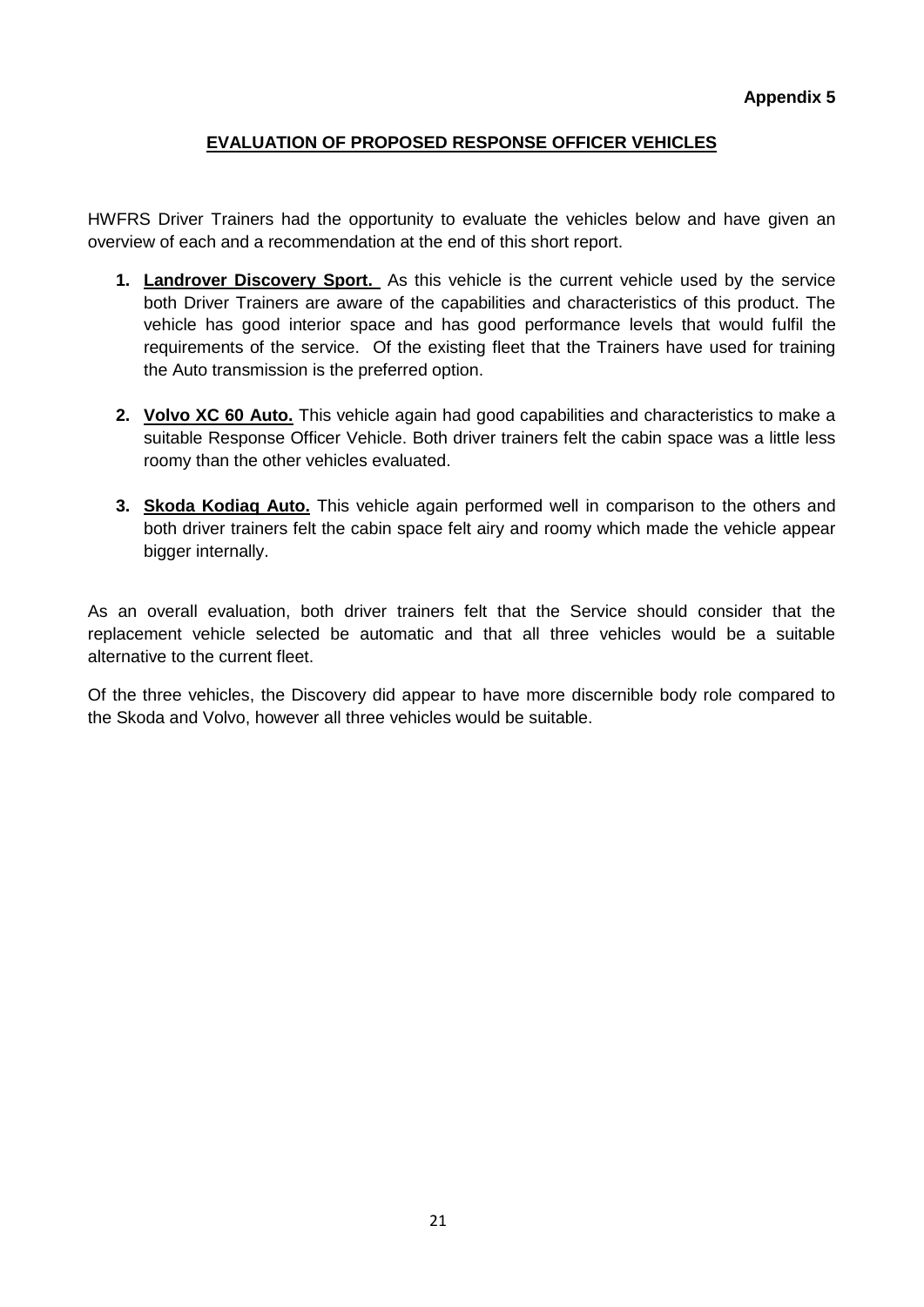

Accurate and unbiased whole life costs, covering outright purchase and lease of up to 20,000 UK vehicles from 59 Manufacturers.

Kwik car cost are the market leaders in forecasting residual values of vehicles and are used by all large fleet users and the manufacturers themselves.

Kwik car cost normally work the mileage on either 10000 miles per year or 20000 miles per year, therefore the mean figure between 30000 miles and 60000 miles for 3 year old vehicle were taken

Figures collected on 29-11-17

This data was double checked with Volkswagen group and the values were correct within £1.